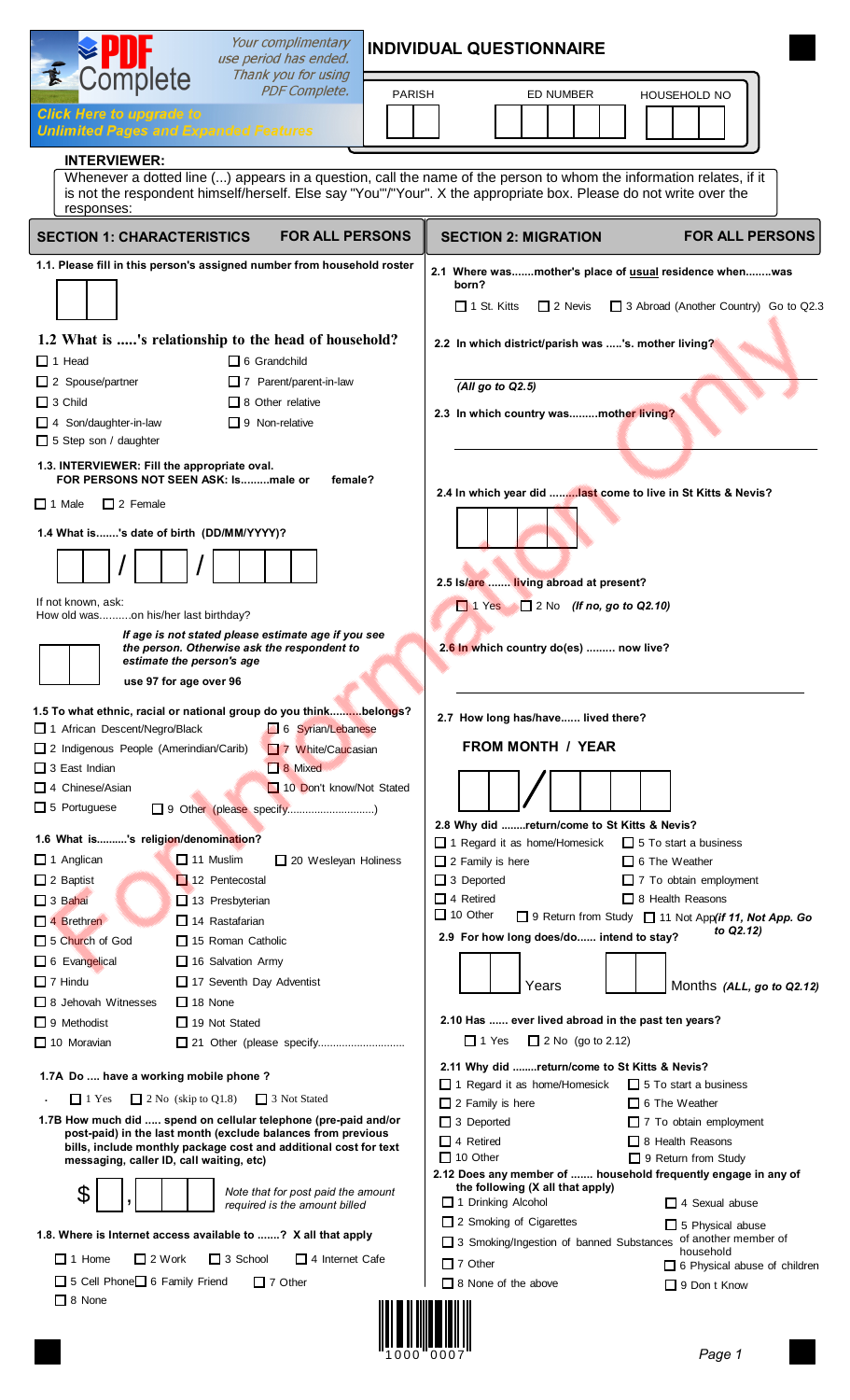| Your complimentary<br>use period has ended.<br>Complete<br>Thank you for using                                                                                                                                                                                                                                                                 |                                                                                                                                                                                                                        |
|------------------------------------------------------------------------------------------------------------------------------------------------------------------------------------------------------------------------------------------------------------------------------------------------------------------------------------------------|------------------------------------------------------------------------------------------------------------------------------------------------------------------------------------------------------------------------|
| <b>PDF Complete.</b><br><b>RSONS</b><br><b>Click Here to upgrade to</b>                                                                                                                                                                                                                                                                        | <b>SECTION 3: HEALTH con't</b><br><b>FOR ALL PERSONS</b>                                                                                                                                                               |
| <b>Unlimited Pages and Expanded Features</b><br>rty (30)<br>days due to any illness or injury? For example, cold, diarrhea,<br>fever, headache, stomach ache, dizziness, severe pains or other<br>illness/injury due to accident?<br>$\Box$ 1 Yes $\Box$ 2 No If No, go to Q3.3                                                                | 3.15 How long did  have to wait at this place before being attended<br>to?<br><b>Minutes</b>                                                                                                                           |
| 3.2 What type of illness/injury was this?                                                                                                                                                                                                                                                                                                      | 3.16 How satisfied were/was  with the attention/treatment received?<br>□ 1 Very satisfied, Go to Q3.18<br>$\Box$ 3 Dissatisfied                                                                                        |
| list only the major illness/injury as clearly as possible                                                                                                                                                                                                                                                                                      | $\Box$ 4 Very dissatisfied<br>□ 2 Satisfied, Go to Q3.18                                                                                                                                                               |
| 3.3 During the past 30 days, did  suffer from cold, diarrhea, fever,<br>headache, stomach ache, dizziness, severe pains or other<br>illness/injury due to accident?<br>$\Box$ 2 No If No, go to Q3.5<br>$\Box$ 1 Yes                                                                                                                           | 3.17 Why were/was not satisfied?<br>$\Box$ 1 Drugs not available<br>6 No Doctor/Trained<br>□ 3 Attitude of Staff<br>staff available                                                                                    |
| 3.4 What type of illness/injury was this?                                                                                                                                                                                                                                                                                                      | $\Box$ 2 Drugs not affordable $\Box$ 4 Long waiting time<br>7 To many revisits<br>5 Equipment not available or operational                                                                                             |
| list only the major illness/injury as clearly as possible                                                                                                                                                                                                                                                                                      | 3.18 How much did  have to pay at public health facilities for all<br>visits made during the past thirty (30) days? Do not include the<br>cost of drugs or any cost paid by your insurance.                            |
| 3.5 Does  suffer from any of the following diseases, Diabetes, High<br>Blood Pressure, Heart Condition, Cancer, HIV, asthma?                                                                                                                                                                                                                   | \$<br>۶.<br>EC                                                                                                                                                                                                         |
| If yes to either Q3.1 or Q3.3 and No to<br>$\Box$ 1 Yes<br>$\Box$ 2 No<br>Q3.5 go to Q3.7<br>if No to Q3.1, Q3.3 and Q3.5 go to Q3.28<br>3.6 If yes, which of these?<br>Otherwise, answer Q3.6 and Continue<br>□ 1 Diabetes □ 2 High Blood Pressure □ 3 Heart Condition<br>$\Box$ 4 Cancer<br>$\Box$ 5 HIV/AIDS $\Box$ 6 Asthma $\Box$ 7 Other | 3.19 How much did  have to pay at private/public health facilities<br>for all visits made during the past thirty (30) days? Do not<br>include the cost of drugs or any cost paid by your insurance.<br>S.<br>EC        |
| 3.7 Did 's illness/injury begin within or before the last thirty (30)<br>days?<br>$\Box$ 1 Within<br>$\Box$ 2 Before                                                                                                                                                                                                                           | 3.20 Did  spend the night in a public/private hospital or any<br>other<br>public establishment during the past thirty (30) days?<br>$\Box$ 1 Yes<br>$\Box$ 2 No<br>If no to Q3.23                                      |
| 3.8 For how many days during the past thirty (30) days was were<br>unable to carry on his/her usual activities because of illness/injury?<br>How many of these were 2.<br>1.<br>days of work without pay?<br>Days<br>Days                                                                                                                      | 3.21 How many nights during the past thirty (30) days did  spend in<br>the public/private hospital?<br><b>Nights</b>                                                                                                   |
| 3.9 Did  visit a doctor, nurse, pharmacist, healer, spiritual healer,<br>midwife or other health practitioner during the past thirty (30) days<br>due to illness/injury?<br>$\Box$ 1 Yes (Go to Q 3.11)<br>$\Box$ 2 No                                                                                                                         | 3.22 How much did  have to pay or have paid altogether for his/her<br>stay in a public/Private hospital during the past (30) days? Do not<br>include the cost of drugs or any cost paid by your insurance.<br>\$<br>EC |
| 3.10 If no, why not?<br>1 No Need<br>$\Box$ 3 Too far<br>$\Box$ 2 Too expensive<br>$\Box$ 5 Other<br>$\Box$ 4 Un treatable<br>After Q 3.10 go to Q3.23                                                                                                                                                                                         | 3.23 Did  buy medicines during the past thirty (30) days?<br>$\Box$ 1 Yes<br>$\Box$ 2 No<br>If no to Q3.28<br>3.24 Did  obtain medicines at a private facility or pharmacy?                                            |
| 3.11 How many visits did  make in the past thirty (30) days to<br>health practitioners?                                                                                                                                                                                                                                                        | $\Box$ 1 Yes<br>$\Box$ 2 No<br>If yes, go to Q3.26<br>3.25 How much would  have spent if he/she were to purchase                                                                                                       |
| <b>Visits</b><br>3.12 Where was  first visit made?<br>6 Private Doctor/Dentist                                                                                                                                                                                                                                                                 | the medicines obtained from a public facility at a private facility?<br>\$<br>,<br>EC                                                                                                                                  |
| $\Box$ 1 Public Hospital<br>$\Box$ 7 Traditional Healer<br>$\Box$ 2 Private Hospital<br>$\Box$ 3 Health Center<br>$\Box$ 8 Hospital Abroad<br>$\Box$ 4 Private doctor/ dentist abroad<br>$\Box$ 9 Pharmacy / Chemist                                                                                                                           | 3.26 Did  obtain medicines at a public facility?<br>$\Box$ 1 Yes<br>$\Box$ 2 No                                                                                                                                        |
| $\Box$ 10 Other<br>3.13 Why did  go there first?                                                                                                                                                                                                                                                                                               | 3.27 How much has  spent for medicines at private/public sources<br>in the past (30) days?<br>Private (in EC Dollars)<br>Public (in EC Dollars)<br>\$                                                                  |
|                                                                                                                                                                                                                                                                                                                                                | ,                                                                                                                                                                                                                      |
| 3.14 Who attended to  first visit?<br>$\Box$ 1 Nurse, health care worker<br>$\Box$ 2 Pharmacist<br>$\Box$ 3 Healer                                                                                                                                                                                                                             | $3.28$ Is<br>covered by Private Health Insurance, Employee Medical<br>Plan?<br>$\Box$ 1 Yes<br>$\Box$ 2 No                                                                                                             |
| 4 Doctor 5 Midwife<br>$\Box$ 6 Other                                                                                                                                                                                                                                                                                                           | Page 2                                                                                                                                                                                                                 |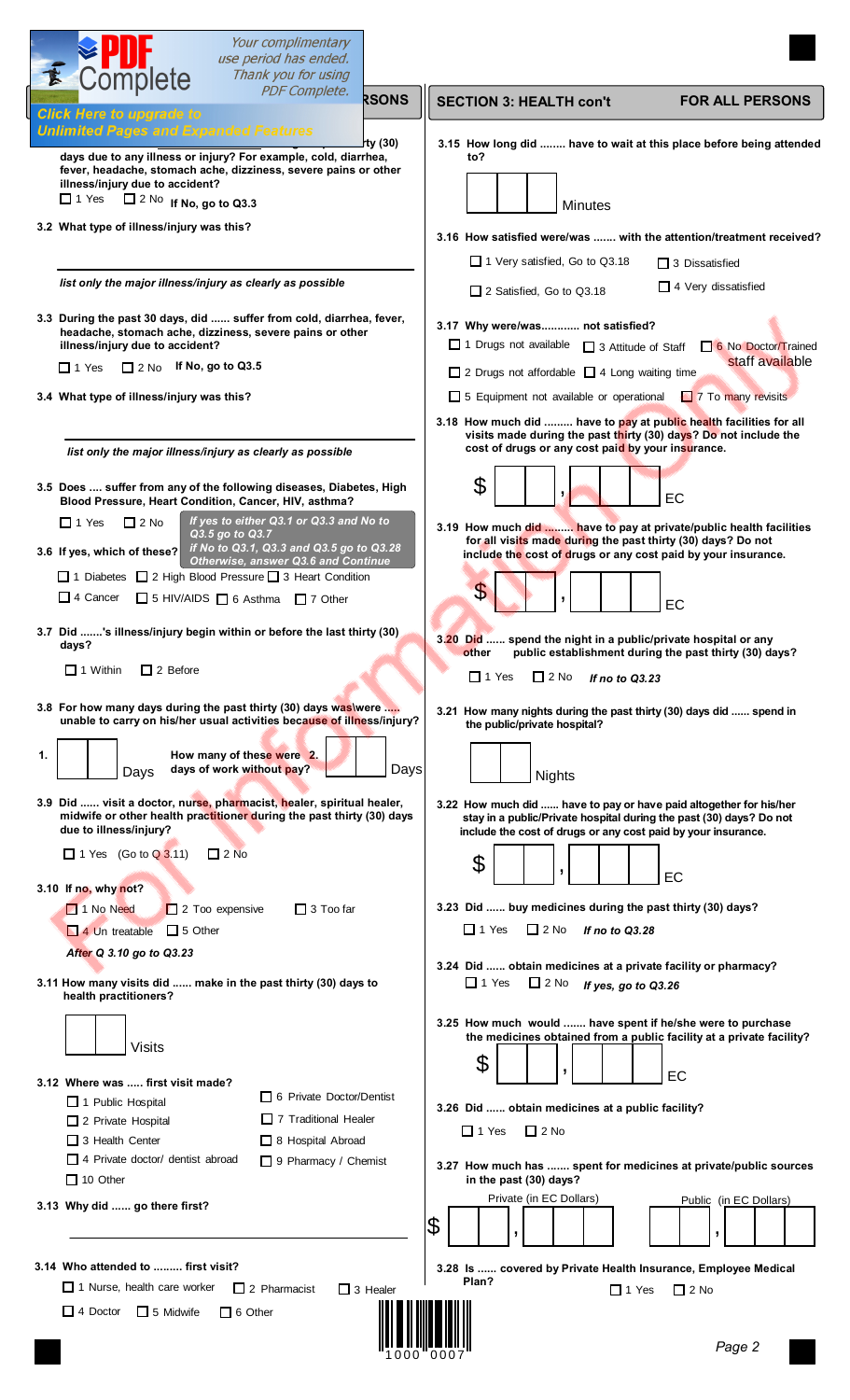| Your complimentary<br>use period has ended.<br>Thank you for using<br>Complete                                                                                                                                                                                                                              |                                                                                                                                                                                                                   |
|-------------------------------------------------------------------------------------------------------------------------------------------------------------------------------------------------------------------------------------------------------------------------------------------------------------|-------------------------------------------------------------------------------------------------------------------------------------------------------------------------------------------------------------------|
| <b>PDF Complete.</b><br><b>RSONS</b>                                                                                                                                                                                                                                                                        | 4.14 Doeshave all textbooks required for his/her use at school?                                                                                                                                                   |
| <b>Click Here to upgrade to</b><br><b>Unlimited Pages and Expanded Features</b>                                                                                                                                                                                                                             | $\Box$ 1 Yes. has books for exclusive use                                                                                                                                                                         |
|                                                                                                                                                                                                                                                                                                             | $\Box$ 2 Yes, but shares with other family members                                                                                                                                                                |
| 4.2 Is  attending school/classes? [ 1 Yes<br>$\Box$ 2 No If no to Q4.19                                                                                                                                                                                                                                     | 3 Has only some books                                                                                                                                                                                             |
|                                                                                                                                                                                                                                                                                                             | $\Box$ 4 Has none (if none, go to Q4.17)                                                                                                                                                                          |
| 4.3 ls it?<br>$\Box$ 1 Full-time<br>$\Box$ 2 Part-time<br>$\Box$ 3 Not Stated                                                                                                                                                                                                                               |                                                                                                                                                                                                                   |
| 4.4 What is the current grade  are/is attending at present?<br>00 none<br>$10$ G1/Std 1<br>20 form1<br>30 CFBC-A<br>21 form2<br>01 Nursery<br>11 G2/Std 2<br>31 CFBC-TECH<br>02 Pre-school<br>12 G3/Std 3<br>22 form3<br>32 CFBC-level I<br>03 Kindergarten<br>13 G4/Std 4<br>23 form4<br>33 University-UWI | 4.15 Were any of's books provided by the school at no cost?<br>$\Box$ 1 Yes<br>$\Box$ 2 No<br>4.16 Were some of these books acquired byin any of the following                                                    |
| 14 G5/Std 5<br>04 Special Education<br>24 form5<br>34 University-Other<br>05 Don't know<br>15 G6/Std 7<br>25 form6<br>35 Other<br>26 'A' Level                                                                                                                                                              | ways? (Select all that apply)<br>$\Box$ 1 Borrowed for use during year<br>□ 6 Received from NGO<br>□ 2 Received from relatives or friends                                                                         |
| 4.5 Does  attend private school/classes?                                                                                                                                                                                                                                                                    | $\Box$ 3 Purchased New<br>5 Bought some/got some on loan or free                                                                                                                                                  |
| $\Box$ 2 No<br>$\Box$ 1 Yes                                                                                                                                                                                                                                                                                 | $\Box$ 4 Purchased second hand                                                                                                                                                                                    |
| 4.6a Does  live at home while attending school/classes?                                                                                                                                                                                                                                                     | INTERVIEWER: for those answering 1 in Q. 4.14 go to Q.4.18                                                                                                                                                        |
| $\Box$ 1 Yes<br>$\Box$ 2 No                                                                                                                                                                                                                                                                                 |                                                                                                                                                                                                                   |
|                                                                                                                                                                                                                                                                                                             | 4.17 What are the reasons fornot having required textbooks?                                                                                                                                                       |
| 4.6b Are/is  enrolled in a distant education programme?                                                                                                                                                                                                                                                     | $\Box$ 1 Books not available<br>4 Books were lost or destroyed                                                                                                                                                    |
| $\Box$ 1 Yes<br>(If yes, go to Q4.21)<br>$\Box$ 2 No                                                                                                                                                                                                                                                        | $\Box$ 2 Could not afford<br>$\Box$ 5 To be purchased                                                                                                                                                             |
| For Part time and distant education persons, you should proceed to Q4.21                                                                                                                                                                                                                                    | □ 3 Books available in school library □ 6 Other (Specify)                                                                                                                                                         |
| 4.7 During the last five days of school how many days did  actually<br>go to school/classes?                                                                                                                                                                                                                |                                                                                                                                                                                                                   |
| Days (If 5 days go to Q4.9)                                                                                                                                                                                                                                                                                 | 4.18 Hasor's parents ever made use of a book loan facility?                                                                                                                                                       |
|                                                                                                                                                                                                                                                                                                             | $\Box$ 1 Yes<br>$\Box$ 2 No                                                                                                                                                                                       |
| 4.8 Why did  not go to school during all of the last five school<br>days?                                                                                                                                                                                                                                   |                                                                                                                                                                                                                   |
| 6 Not worth going<br>$\Box$ 1 Illness                                                                                                                                                                                                                                                                       | All go to Q. 4.25                                                                                                                                                                                                 |
| 7 School closed/holidays<br>$\Box$ 2 Financial Problems                                                                                                                                                                                                                                                     |                                                                                                                                                                                                                   |
| 8 Truant/Delinquent (no reason)<br>$\Box$ 3 Transportation Problems<br>$\Box$ 4 Working<br>9 Pregnant/young mother                                                                                                                                                                                          |                                                                                                                                                                                                                   |
| $\Box$ 5 Home duties<br>10 Baby sitting                                                                                                                                                                                                                                                                     | FOR ALL PERSONS NOT ATTENDING SCHOOL AT PRESENT                                                                                                                                                                   |
| 14 Menstrual Problems<br>$\Box$ 11 Apprenticeship                                                                                                                                                                                                                                                           |                                                                                                                                                                                                                   |
| □ 12 Fear of Gangs                                                                                                                                                                                                                                                                                          | 4.19 For persons under sixteen (16) years of age, why is  not<br>attending?                                                                                                                                       |
| $\Box$ 15 Other (Specify<br>4.9 How far away is  school from here (in minutes based on                                                                                                                                                                                                                      | $\Box$ 1 Too young<br>$\Box$ 9 Pregnant/young mother<br>$\Box$ 2 Financial Problems<br>$\Box$ 10 Baby sitting<br>$\Box$ 3 Transportation Problems<br>$\Box$ 11 Apprenticeship                                     |
| his/her usual/normal means of getting there)?                                                                                                                                                                                                                                                               | $\Box$ 4 Working<br>12 Not worth going to school<br>$\Box$ 5 Illness<br>$\Box$ 13 Expelled                                                                                                                        |
|                                                                                                                                                                                                                                                                                                             | 6 Physically/mentally challenged<br>□ 14 Suspended                                                                                                                                                                |
| <b>Minutes</b>                                                                                                                                                                                                                                                                                              | $\Box$ 15 Other (Specify<br>$\Box$ 7 No school available<br>$\Box$ 8 No space in school                                                                                                                           |
| 4.10 How does  normally get to school?                                                                                                                                                                                                                                                                      | $\Box$ 16 Not applicable (if person > 15 years)                                                                                                                                                                   |
| 1 Walking<br>$\Box$ 4 Bus/Mini Bus                                                                                                                                                                                                                                                                          | 4.20 Has ever attended school?                                                                                                                                                                                    |
| $\Box$ 2 Cycling<br>$\Box$ 5 Private transport                                                                                                                                                                                                                                                              |                                                                                                                                                                                                                   |
| $\Box$ 3 Taxi<br>$\Box$ 6 Other (Specify)                                                                                                                                                                                                                                                                   | $\Box$ 1 Yes $\Box$ 2 No (If no, go to Q4.24)                                                                                                                                                                     |
| 4.11 Is there a school feeding programme at's school?                                                                                                                                                                                                                                                       | 4.21 What age did  start formal education?                                                                                                                                                                        |
|                                                                                                                                                                                                                                                                                                             |                                                                                                                                                                                                                   |
|                                                                                                                                                                                                                                                                                                             | 4.22 What age did  leave formal education?                                                                                                                                                                        |
| $\Box$ 1 Yes<br>$\Box$ 2 No (if no, go to Q4.14)                                                                                                                                                                                                                                                            |                                                                                                                                                                                                                   |
| 4.12 Do you pay for the school meal service?                                                                                                                                                                                                                                                                | 4.23 What is the highest grade  completed?                                                                                                                                                                        |
| $\Box$ 1 Yes<br>$\Box$ 2 No                                                                                                                                                                                                                                                                                 | 30 CFBC-A<br>00 none<br>10 G1/Std 1<br>20 form1<br>01 Nursery<br>11 G2/Std 2<br>21 form2<br>31 CFBC-TECH                                                                                                          |
|                                                                                                                                                                                                                                                                                                             | 02 Pre-school<br>12 G3/Std 3<br>22 form3<br>32 CFBC-level I                                                                                                                                                       |
| 4.13 Doesreceive meals or snack from this service?<br>$\Box$ 1 Yes<br>$\Box$ 2 No                                                                                                                                                                                                                           | 03 Kindergarten<br>13 G4/Std 4<br>23 form4<br>33 University-UWI<br>04 Special Education<br>14 G5/Std 5<br>34 University-Other<br>24 form5<br>05 Don't know<br>15 G6/Std 7<br>35 Other<br>25 form6<br>26 'A' Level |

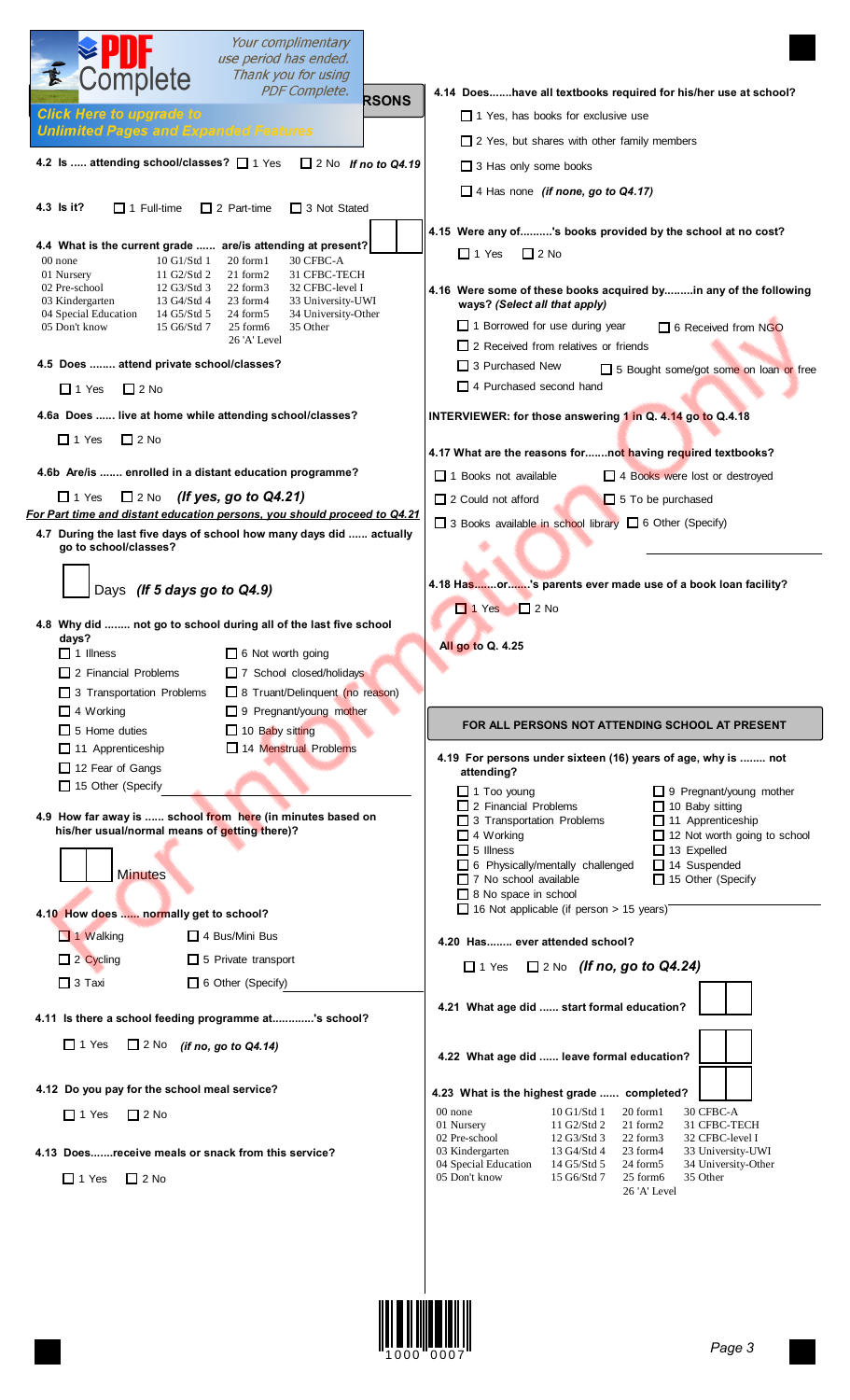| Complete<br>Thank you for using<br>SECTION 5: EMPLOYMENT FOR PERSONS 15 YEARS AND OVER<br><b>PDF Complete.</b><br><b>Click Here to upgrade to</b><br>5.9 What is the main activity at the place of  's main job? Is it<br><b>Tourism Related?</b><br><b>Unlimited Pages and Expanded Features</b><br>$\Box$ 1 Agriculture/fishing - Other<br>$\Box$ 2 Agric/fish - Tourism Related<br>$\Box$ 3 CXC Basic<br>17 Standard Seven - School Leaving Certificate<br>$\Box$ 3 Manufacturing - Other<br>$\Box$ 4 Manu - Tourism Related<br>$\Box$ 5 Construction - Other<br>□ 4 GCE "O"/CXC Gen Prof (1 or 2 subjects) Grade I, II, III<br>6 Const - Tourism Related<br>7 Wholesale and Retail - Other<br>□ 5 GCE "O"/CXC Gen Prof (3 or 4 subjects) Grade I, II, III<br>$\Box$ 8 W&R - Tourism Related<br>$\Box$ 9 Hotel and Restaurant<br>□ 6 GCE "O"/CXC Gen Prof (5 and over subjects) Grade I, II, III<br>$\Box$ 10 Transportation - Other<br>$\Box$ 11 Transp - Tourism Related<br>□ 7 GCE "A"/CAPE/HSC 1 or 2<br>$\Box$ 12 Services - Other<br>$\Box$ 13 Services - Tourism related<br>14 Admin/social security<br>□ 8 GCE "A"/CAPE/HSC 3 and over<br>$\Box$ 15 Admin - Tourism related<br>$\Box$ 16 Educ/social work<br>$\Box$ 17 educ/social - tourism related<br>□ 9 Diploma or Equivalent Certificate<br>$\Box$ 18 Other<br>$\Box$ 19 Other - Tourism related<br>$\Box$ 10 Associate Degree<br>11 Undergraduate Degree<br>5.10 What is status in the main job?<br>1 Paid Employee - Government<br>5 Self employed with employees<br>12 Postgraduate Degree<br>2 Paid Employee - Statutory<br>13 Professional Qualifications - Computer<br>6 Unpaid family worker<br>3 Paid Employee - private<br>14 Professional Qualifications - Accounting<br>$\Box$ 7 Other<br>□ 4 Self employed without employees (If 1,2 or 3 go to Q5.12)<br>$\Box$ 15 Professional Qualifications - Other<br>$\Box$ 16 Other<br>5.11 If worked for self without paid help or did any informal work,<br>4.25 Did  have any vocational or technical training?<br>please provide the following information for the last twelve months?<br>$\Box$ 1 Vocational<br>$\Box$ 3 Both<br>1. Location<br>$\Box$ 1 Fixed<br>$\Box$ 2 Moved from place to place<br>$\Box$ 2 Technical<br>$\Box$ 4 None<br>If under 15, go to Section 7<br>2. Average value of sales/service S<br><b>SECTION 5: EMPLOYMENT</b><br><b>FOR PERSONS 15 YEARS AND OVER</b><br>5.1a Did you work at all in the past twelve months??<br>$\Box$ 1 Yes<br>$\Box$ 2 No<br>(If No, go to $Q5.3$ )<br>3. Product/service provided<br>5.1b How many months did you/he/she work in the past 12 months?<br>12<br>10<br>11<br>0<br>8<br>S<br>4. Total Capital Invested<br>□<br>□<br>П<br>$\Box$<br>$\Box$<br>$\Box$<br>$\mathbf{L}$<br>$\Box$<br>П<br>Ш<br>$\Box$<br>Ш |    |
|-----------------------------------------------------------------------------------------------------------------------------------------------------------------------------------------------------------------------------------------------------------------------------------------------------------------------------------------------------------------------------------------------------------------------------------------------------------------------------------------------------------------------------------------------------------------------------------------------------------------------------------------------------------------------------------------------------------------------------------------------------------------------------------------------------------------------------------------------------------------------------------------------------------------------------------------------------------------------------------------------------------------------------------------------------------------------------------------------------------------------------------------------------------------------------------------------------------------------------------------------------------------------------------------------------------------------------------------------------------------------------------------------------------------------------------------------------------------------------------------------------------------------------------------------------------------------------------------------------------------------------------------------------------------------------------------------------------------------------------------------------------------------------------------------------------------------------------------------------------------------------------------------------------------------------------------------------------------------------------------------------------------------------------------------------------------------------------------------------------------------------------------------------------------------------------------------------------------------------------------------------------------------------------------------------------------------------------------------------------------------------------------------------------------------------------------------------------------------------------------------------------------------------------------------------------------------------------------------------------------------------------------------------------------------------------------------------------------------------------------------------------------------------------------------------|----|
|                                                                                                                                                                                                                                                                                                                                                                                                                                                                                                                                                                                                                                                                                                                                                                                                                                                                                                                                                                                                                                                                                                                                                                                                                                                                                                                                                                                                                                                                                                                                                                                                                                                                                                                                                                                                                                                                                                                                                                                                                                                                                                                                                                                                                                                                                                                                                                                                                                                                                                                                                                                                                                                                                                                                                                                                     |    |
|                                                                                                                                                                                                                                                                                                                                                                                                                                                                                                                                                                                                                                                                                                                                                                                                                                                                                                                                                                                                                                                                                                                                                                                                                                                                                                                                                                                                                                                                                                                                                                                                                                                                                                                                                                                                                                                                                                                                                                                                                                                                                                                                                                                                                                                                                                                                                                                                                                                                                                                                                                                                                                                                                                                                                                                                     |    |
|                                                                                                                                                                                                                                                                                                                                                                                                                                                                                                                                                                                                                                                                                                                                                                                                                                                                                                                                                                                                                                                                                                                                                                                                                                                                                                                                                                                                                                                                                                                                                                                                                                                                                                                                                                                                                                                                                                                                                                                                                                                                                                                                                                                                                                                                                                                                                                                                                                                                                                                                                                                                                                                                                                                                                                                                     |    |
|                                                                                                                                                                                                                                                                                                                                                                                                                                                                                                                                                                                                                                                                                                                                                                                                                                                                                                                                                                                                                                                                                                                                                                                                                                                                                                                                                                                                                                                                                                                                                                                                                                                                                                                                                                                                                                                                                                                                                                                                                                                                                                                                                                                                                                                                                                                                                                                                                                                                                                                                                                                                                                                                                                                                                                                                     |    |
|                                                                                                                                                                                                                                                                                                                                                                                                                                                                                                                                                                                                                                                                                                                                                                                                                                                                                                                                                                                                                                                                                                                                                                                                                                                                                                                                                                                                                                                                                                                                                                                                                                                                                                                                                                                                                                                                                                                                                                                                                                                                                                                                                                                                                                                                                                                                                                                                                                                                                                                                                                                                                                                                                                                                                                                                     |    |
|                                                                                                                                                                                                                                                                                                                                                                                                                                                                                                                                                                                                                                                                                                                                                                                                                                                                                                                                                                                                                                                                                                                                                                                                                                                                                                                                                                                                                                                                                                                                                                                                                                                                                                                                                                                                                                                                                                                                                                                                                                                                                                                                                                                                                                                                                                                                                                                                                                                                                                                                                                                                                                                                                                                                                                                                     | EC |
|                                                                                                                                                                                                                                                                                                                                                                                                                                                                                                                                                                                                                                                                                                                                                                                                                                                                                                                                                                                                                                                                                                                                                                                                                                                                                                                                                                                                                                                                                                                                                                                                                                                                                                                                                                                                                                                                                                                                                                                                                                                                                                                                                                                                                                                                                                                                                                                                                                                                                                                                                                                                                                                                                                                                                                                                     |    |
| 5.1c Did  do any type of work in the last 7 days?<br>5.12 What has been the major problem preventing you from earning a<br>higher income in the past twelve months?<br>$\Box$ 2 No (If Yes go to Q5.5)<br>$\Box$ 1 Yes                                                                                                                                                                                                                                                                                                                                                                                                                                                                                                                                                                                                                                                                                                                                                                                                                                                                                                                                                                                                                                                                                                                                                                                                                                                                                                                                                                                                                                                                                                                                                                                                                                                                                                                                                                                                                                                                                                                                                                                                                                                                                                                                                                                                                                                                                                                                                                                                                                                                                                                                                                              | EC |
| 5.2 Was  absent from work in the last 7 days?<br>For all persons who are employed go to Q6.1                                                                                                                                                                                                                                                                                                                                                                                                                                                                                                                                                                                                                                                                                                                                                                                                                                                                                                                                                                                                                                                                                                                                                                                                                                                                                                                                                                                                                                                                                                                                                                                                                                                                                                                                                                                                                                                                                                                                                                                                                                                                                                                                                                                                                                                                                                                                                                                                                                                                                                                                                                                                                                                                                                        |    |
| $\Box$ 1 Yes<br>$\square$ 2 No (If Yes go to Q5.5)<br>FOR ALL PERSONS WHO DID NOT WORK OR DO                                                                                                                                                                                                                                                                                                                                                                                                                                                                                                                                                                                                                                                                                                                                                                                                                                                                                                                                                                                                                                                                                                                                                                                                                                                                                                                                                                                                                                                                                                                                                                                                                                                                                                                                                                                                                                                                                                                                                                                                                                                                                                                                                                                                                                                                                                                                                                                                                                                                                                                                                                                                                                                                                                        |    |
| ANYTHING TO EARN AN INCOME LAST WEEK<br>5.3 Has  been looking for work and ready for work in the last 2<br>months?<br>5.13 When last did  work?                                                                                                                                                                                                                                                                                                                                                                                                                                                                                                                                                                                                                                                                                                                                                                                                                                                                                                                                                                                                                                                                                                                                                                                                                                                                                                                                                                                                                                                                                                                                                                                                                                                                                                                                                                                                                                                                                                                                                                                                                                                                                                                                                                                                                                                                                                                                                                                                                                                                                                                                                                                                                                                     |    |
| $\square$ 2 No (If yes, go to Q5.13)<br>$\Box$ 1 Yes<br>$\Box$ 4 3 > 6 months<br>$\Box$ 1 Never Worked (Go to Q 5.15)<br>$\Box$ 5 6 > 12 months<br>$\Box$ 2 Less than one month<br>5.4 What was the main reason  was not working in the last 7 days?<br>$\Box$ 3 1 > 3 months<br>$\Box$ 6 1 year and more                                                                                                                                                                                                                                                                                                                                                                                                                                                                                                                                                                                                                                                                                                                                                                                                                                                                                                                                                                                                                                                                                                                                                                                                                                                                                                                                                                                                                                                                                                                                                                                                                                                                                                                                                                                                                                                                                                                                                                                                                                                                                                                                                                                                                                                                                                                                                                                                                                                                                           |    |
| 1 No work available<br>6 Infirmity/Disabled<br>2 Seasonal inactivity<br>$\Box$ 7 Did not want to work<br>5.14 What was the main reason why  left last job?<br>3 Student<br>8 Maternity Leave<br>$\Box$ 1 New Job<br>$\Box$ 7 Did not want to work<br>4 Household/family duties<br>$\Box$ 9 Other<br>$\Box$ 2 Fired<br>$\Box$ 8 No more work available<br>$\Box$ 5 Retired<br>(All go to Q5.13)<br>$\Box$ 3 Illness/Injury<br>$\Box$ 9 Wages too low<br>00 for<br>$\Box$ 4 Retired<br>$\Box$ 10 Seasonal job<br>under 6                                                                                                                                                                                                                                                                                                                                                                                                                                                                                                                                                                                                                                                                                                                                                                                                                                                                                                                                                                                                                                                                                                                                                                                                                                                                                                                                                                                                                                                                                                                                                                                                                                                                                                                                                                                                                                                                                                                                                                                                                                                                                                                                                                                                                                                                              |    |
| 5.5 How many years have  been in this job?<br>Years<br>mths<br>$\Box$ 5 To return to school<br>$\Box$ 11 Home Duties<br>$\Box$ 6 Retrenched/laid of f<br>$\Box$ 12 Sexual Harassment                                                                                                                                                                                                                                                                                                                                                                                                                                                                                                                                                                                                                                                                                                                                                                                                                                                                                                                                                                                                                                                                                                                                                                                                                                                                                                                                                                                                                                                                                                                                                                                                                                                                                                                                                                                                                                                                                                                                                                                                                                                                                                                                                                                                                                                                                                                                                                                                                                                                                                                                                                                                                |    |
| 5.6 How many hours did/does  normally work in a week?<br>$\Box$ 14 Other (Specify)<br>$\Box$ 13 Pregnancy                                                                                                                                                                                                                                                                                                                                                                                                                                                                                                                                                                                                                                                                                                                                                                                                                                                                                                                                                                                                                                                                                                                                                                                                                                                                                                                                                                                                                                                                                                                                                                                                                                                                                                                                                                                                                                                                                                                                                                                                                                                                                                                                                                                                                                                                                                                                                                                                                                                                                                                                                                                                                                                                                           |    |
| 5.15 Did  look for work or do anything to earn income last week?<br>(if greater than 35 hours, go to Q5.8)<br>(If yes, go to Q5.17)<br>$\Box$ 1 Yes<br>$\Box$ 2 No                                                                                                                                                                                                                                                                                                                                                                                                                                                                                                                                                                                                                                                                                                                                                                                                                                                                                                                                                                                                                                                                                                                                                                                                                                                                                                                                                                                                                                                                                                                                                                                                                                                                                                                                                                                                                                                                                                                                                                                                                                                                                                                                                                                                                                                                                                                                                                                                                                                                                                                                                                                                                                  |    |
| 5.7 What is the reason for working less than 35 hours?<br>5.16 Why did  not seek work or do anything to earn income last<br>$\Box$ 6 Job ended in reference week<br>$\Box$ 1 Own illness/injury<br>week?                                                                                                                                                                                                                                                                                                                                                                                                                                                                                                                                                                                                                                                                                                                                                                                                                                                                                                                                                                                                                                                                                                                                                                                                                                                                                                                                                                                                                                                                                                                                                                                                                                                                                                                                                                                                                                                                                                                                                                                                                                                                                                                                                                                                                                                                                                                                                                                                                                                                                                                                                                                            |    |
| $\Box$ 2 Holiday/vacation<br>$\Box$ 7 Firm not getting enough work<br>$\Box$ 1 At school<br>$\Box$ 7 Awaiting results or applications<br>$\Box$ 3 Personal/family responsibilities<br>□ 8 Could not find more work<br>$\Box$ 2 Housekeeping<br>$\Box$ 8 Knew of no vacancy<br>$\Box$ 4 In school/training<br>$\Box$ 9 Part Time Work<br>$\Box$ 3 Retired<br>9 Discouraged                                                                                                                                                                                                                                                                                                                                                                                                                                                                                                                                                                                                                                                                                                                                                                                                                                                                                                                                                                                                                                                                                                                                                                                                                                                                                                                                                                                                                                                                                                                                                                                                                                                                                                                                                                                                                                                                                                                                                                                                                                                                                                                                                                                                                                                                                                                                                                                                                           |    |
| $\Box$ 5 Strike/lock out<br>$\Box$ 10 Pregnancy<br>$\Box$ 4 Disabled<br>10 Caring for someone<br>$\Box$ 11 Other<br>$\Box$ 5 Temporary illness<br>$\Box$ 11 Pregnancy                                                                                                                                                                                                                                                                                                                                                                                                                                                                                                                                                                                                                                                                                                                                                                                                                                                                                                                                                                                                                                                                                                                                                                                                                                                                                                                                                                                                                                                                                                                                                                                                                                                                                                                                                                                                                                                                                                                                                                                                                                                                                                                                                                                                                                                                                                                                                                                                                                                                                                                                                                                                                               |    |
| 6 Did not want work<br>5.8 What is your occupation, that is what activities do you do in your<br>work? e.g. sales manager or sales clerk, mason etc<br>$\Box$ 12 Other (specify)<br>(All, go to Q5.18)                                                                                                                                                                                                                                                                                                                                                                                                                                                                                                                                                                                                                                                                                                                                                                                                                                                                                                                                                                                                                                                                                                                                                                                                                                                                                                                                                                                                                                                                                                                                                                                                                                                                                                                                                                                                                                                                                                                                                                                                                                                                                                                                                                                                                                                                                                                                                                                                                                                                                                                                                                                              |    |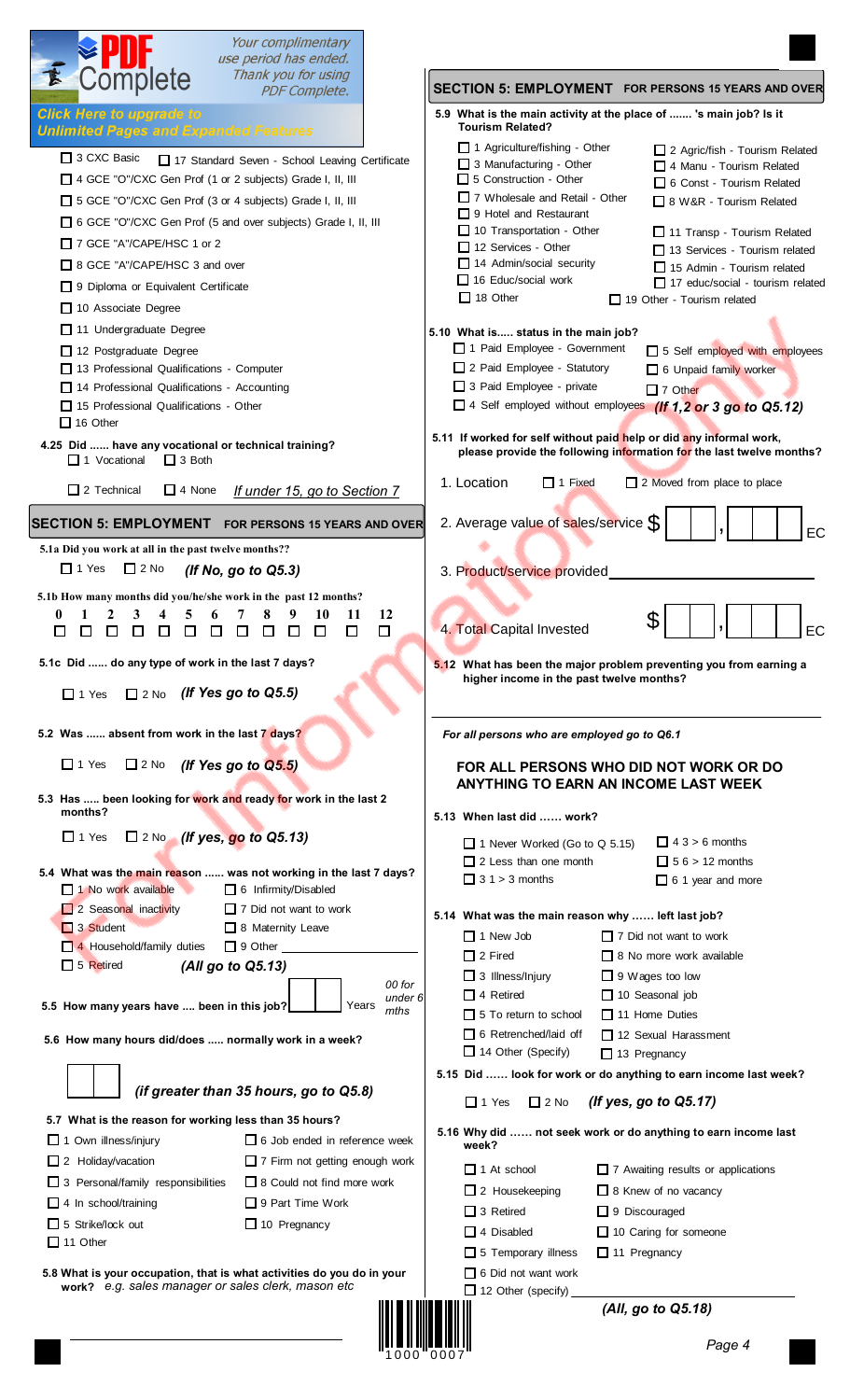| Complete                                                                                                                                                                                                            | Your complimentary<br>use period has ended.<br>Thank you for using |                 |                                                                                                           |                                                                   |
|---------------------------------------------------------------------------------------------------------------------------------------------------------------------------------------------------------------------|--------------------------------------------------------------------|-----------------|-----------------------------------------------------------------------------------------------------------|-------------------------------------------------------------------|
|                                                                                                                                                                                                                     | <b>PDF Complete.</b>                                               |                 | <b>SECTION 7 CRIME</b>                                                                                    |                                                                   |
| <b>Click Here to upgrade to</b><br><b>Unlimited Pages and Expanded Features</b>                                                                                                                                     |                                                                    | rork you<br>∍tc | 7.1 In the last 12 months have you/he/shebeen a victim of                                                 |                                                                   |
| 5.18 What would have prevented  from doing a job if one were                                                                                                                                                        |                                                                    |                 | crime?<br>$\Box$ 1 Yes<br>$\Box$ 2 No<br>Otherwise end the interview                                      | If No, go to Section 8 for all spenders                           |
| available during the last three weeks?                                                                                                                                                                              |                                                                    |                 | $\Box$ 3 Not Stated                                                                                       |                                                                   |
| $\Box$ 1 At school<br>$\Box$ 2 Housekeeping<br>$\Box$ 8 Pregnancy<br>$\Box$ 3 Retired<br>10 Caring for someone<br>$\Box$ 11 Other (specify)<br>$\Box$ 4 Disabled<br>5 Temporary illness<br>$\Box$ 12 Don't KNow     | $\Box$ 7 Have to stay home with children                           |                 | 7.2 A. Describe the nature of the main crime (inclusive of<br>domestic violence)?                         |                                                                   |
| $\Box$ 6 Did not want work<br>$\Box$ 13 Nothing                                                                                                                                                                     |                                                                    |                 |                                                                                                           |                                                                   |
| SECTION 6: MARITAL STATUS, UNION STATUS AND FERTILITY<br><b>FOR PERSONS 15 YEARS AND OVER</b><br>6.1 What is your/'s present union status?<br>$\Box$ 1 Legally married                                              |                                                                    |                 | 7.2 b What did the crime cost you:<br>Days without pay:                                                   | Days                                                              |
| $\Box$ 2 Common Law union<br>$\Box$ 3 Visiting partner                                                                                                                                                              |                                                                    |                 | S<br>Other economic loss:                                                                                 |                                                                   |
| $\Box$ 4 Married but not in union<br>5 Legally separated and not in a union<br>$\Box$ 6 Widowed and not in union<br>$\Box$ 7 Divorced and not in union<br>$\Box$ 8 Not in a union<br>$\Box$ 9 Don't know/Not stated | All males go to Q7.1                                               |                 | 7.3 Was the crime reported to the police?<br>Go to Q 7.5<br>$\Box$ 1 Yes<br>$\Box$ 2 No<br>□ 3 Not Stated |                                                                   |
| FOR FEMALES 15 TO 49 YEARS                                                                                                                                                                                          |                                                                    |                 | 7.4 Why was the crime not reported to the police?<br>1 No confidence in the administration of justice     |                                                                   |
| 6.2 Is/Are  currently pregnant?                                                                                                                                                                                     |                                                                    |                 | 2 Afraid of the perpetrator                                                                               |                                                                   |
| $\Box$ 1 Yes<br>$\Box$ 2 No<br>(If no, go to Q6.4)                                                                                                                                                                  |                                                                    |                 | 3 Perpetrator household member/relative                                                                   |                                                                   |
| 6.3 Is/Are  attending/visiting a public health clinic/private doctor?                                                                                                                                               |                                                                    |                 | $\Box$ 4 Not serious enough                                                                               |                                                                   |
| $\Box$ 1 Yes<br>$\Box$ 2 No                                                                                                                                                                                         |                                                                    |                 |                                                                                                           | <b>Spenders skip to Section 8</b><br>For all others end interview |
| 6.4 How many live births has  ever had?<br>(if Zero, enter 00 and skip to Q7.1)                                                                                                                                     |                                                                    |                 | 7.5 How satisfied was/were  with the handling of the matter by the<br>police?<br>$\Box$ 1 Very satisfied  | $\Box$ 3 Dissatisfied                                             |
| 6.5 How many died?                                                                                                                                                                                                  |                                                                    |                 | $\Box$ 2 Satisfied                                                                                        | $\Box$ 4 Very dissatisfied                                        |
| Before first birthday<br>After first birthday                                                                                                                                                                       |                                                                    |                 | End of Interview for all non- spenders                                                                    |                                                                   |
| 6.6 How old were you/was she when you/she had the first live born<br>child?                                                                                                                                         |                                                                    |                 |                                                                                                           |                                                                   |
| 6.7 How many live births did you/she have in the last 12 months?<br>$\Box$ 1 None (If no, go to Q7.1)<br>$\Box$ 2 One<br>$\Box$ 3 Two separate births                                                               | $\Box$ 4 Twins<br>$\Box$ 5 Three or more                           |                 |                                                                                                           |                                                                   |
| 6.8 Of these, have any of the babies died?                                                                                                                                                                          |                                                                    |                 |                                                                                                           |                                                                   |
| $\Box$ 1 Yes $\Box$ 2 No (If no, go to Q7.1)                                                                                                                                                                        |                                                                    |                 |                                                                                                           |                                                                   |
| 6.9 How many have died?<br>Within the first 30 days of life                                                                                                                                                         |                                                                    |                 | <b>Not applicable</b>                                                                                     | <b>Leave Blank</b>                                                |
| After 30 days but before one year                                                                                                                                                                                   |                                                                    |                 | <b>Not Known</b><br>Amount too large 9's ending in 7<br><b>Not Stated</b>                                 | 9's ending in 8<br>Try harder, if not use all 9's                 |

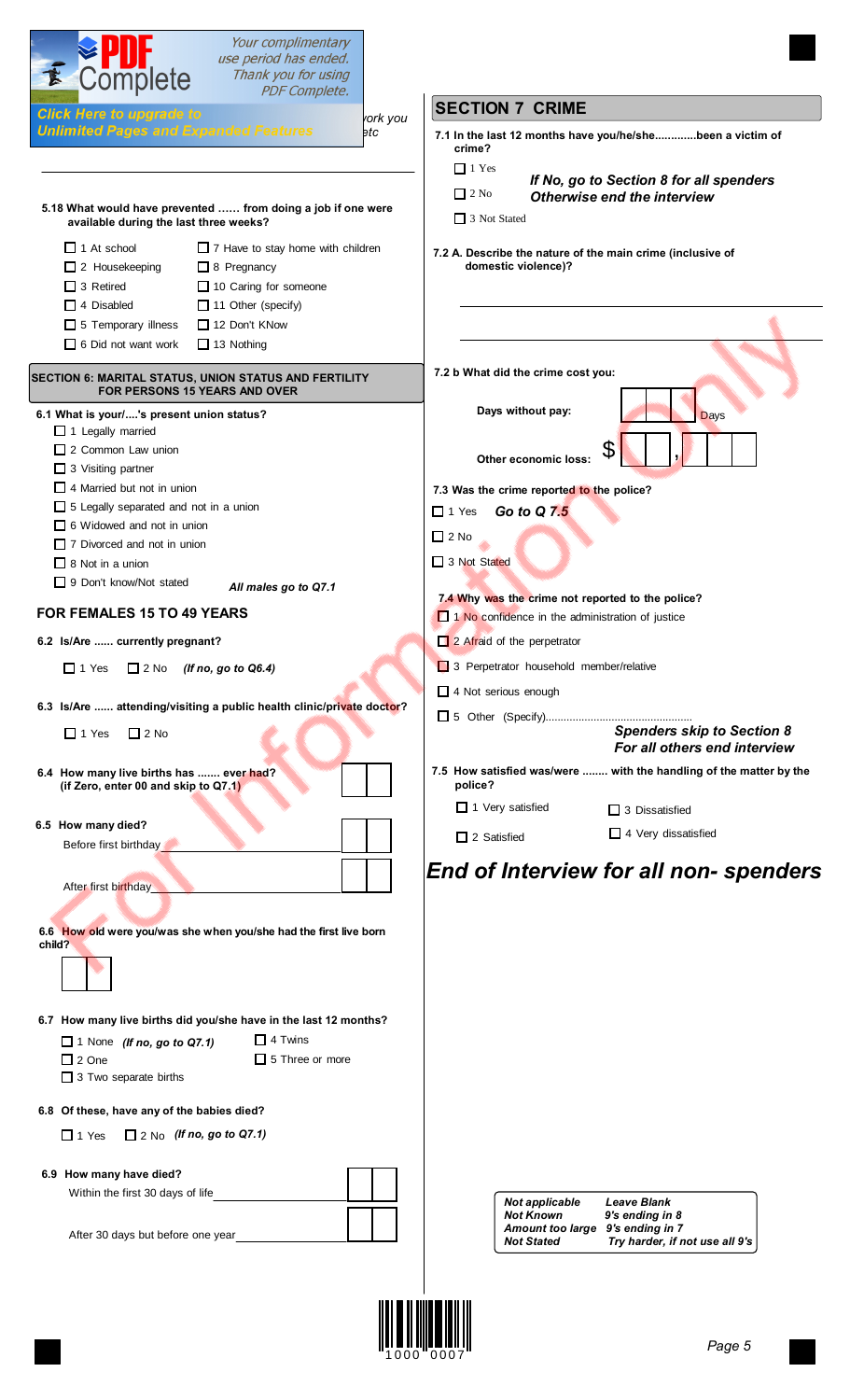| E Complete                                                                      | Your complimentary<br>FOOT-WEAR CONSUMED DURING PAST 3 MONTHS<br>use period has ended.<br>Thank you for using |                           |                             |                             |                        |                       |
|---------------------------------------------------------------------------------|---------------------------------------------------------------------------------------------------------------|---------------------------|-----------------------------|-----------------------------|------------------------|-----------------------|
|                                                                                 | eive as gifts any of the following items in the past 3 months?                                                |                           |                             |                             |                        |                       |
| <b>Click Here to upgrade to</b><br><b>Unlimited Pages and Expanded Features</b> |                                                                                                               |                           |                             | <b>PURCHASED (homemade)</b> |                        | <b>GIFTS</b>          |
|                                                                                 |                                                                                                               | <b>DUUUN</b>              | <b>QTY</b><br><b>BOUGHT</b> | <b>TOTAL COST(\$)</b>       | <b>QTY</b><br>recieved | <b>TOTAL COST(\$)</b> |
|                                                                                 |                                                                                                               |                           |                             |                             |                        |                       |
| <b>Material for men</b><br>and boy's garments<br><b>Suiting Material</b>        | 0311101                                                                                                       | $\Box$ Yes<br>$\Box$ Home |                             |                             |                        |                       |
| Tweed                                                                           | 0311102                                                                                                       | $\Box$ Yes<br>$\Box$ Home |                             |                             |                        |                       |
| Khaki                                                                           | 0311103                                                                                                       | $\Box$ Yes<br>$\Box$ Home |                             |                             |                        |                       |
| Material for school<br><b>Trousers</b>                                          | 0311104                                                                                                       | $\Box$ Yes<br>$\Box$ Home |                             |                             |                        |                       |
| <b>Tailoring for Suit</b>                                                       | 0311105                                                                                                       | $\Box$ Yes<br>$\Box$ Home |                             |                             |                        |                       |
| <b>Tailoring for Trousers</b>                                                   | 0311106                                                                                                       | $\Box$ Yes<br>$\Box$ Home |                             |                             |                        |                       |
| <b>Material for women</b><br>and children garments<br>Crepe back Satin          | 0311201                                                                                                       | $\Box$ Yes<br>$\Box$ Home |                             | $\overline{ }$              |                        |                       |
| Satin                                                                           | 0311202                                                                                                       | $\Box$ Yes<br>$\Box$ Home |                             |                             |                        |                       |
| Chiffon                                                                         | 0311203                                                                                                       | $\Box$ Yes<br>$\Box$ Home |                             |                             |                        | יו                    |
| Linen                                                                           | 0311204                                                                                                       | $\Box$ Yes<br>$\Box$ Home |                             |                             |                        |                       |
| Madras                                                                          | 0311205                                                                                                       | $\Box$ Yes<br>$\Box$ Home |                             |                             |                        |                       |
| Poplin                                                                          | 0311206                                                                                                       | $\Box$ Yes<br>$\Box$ Home |                             |                             |                        |                       |
| Flowered                                                                        | 0311207                                                                                                       | $\Box$ Yes<br>$\Box$ Home |                             |                             |                        |                       |
| Cotton                                                                          | 0311208                                                                                                       | $\Box$ Yes<br>$\Box$ Home |                             |                             |                        |                       |
| Silk                                                                            | 0311209                                                                                                       | $\Box$ Yes<br>$\Box$ Home |                             |                             |                        |                       |
| Polyester                                                                       | 0311310                                                                                                       | $\Box$ Yes<br>$\Box$ Home |                             |                             |                        |                       |
| Material for school<br>overall                                                  | 0311311                                                                                                       | $\Box$ Yes<br>$\Box$ Home |                             |                             |                        |                       |
| Material for school<br>shirts                                                   | 0311312                                                                                                       | $\Box$ Yes<br>$\Box$ Home |                             |                             |                        |                       |
| Suiting material                                                                | 0311313                                                                                                       | $\Box$ Yes<br>$\Box$ Home |                             |                             |                        |                       |
| Over                                                                            | 0311314                                                                                                       | $\Box$ Yes<br>$\Box$ Home |                             |                             |                        |                       |

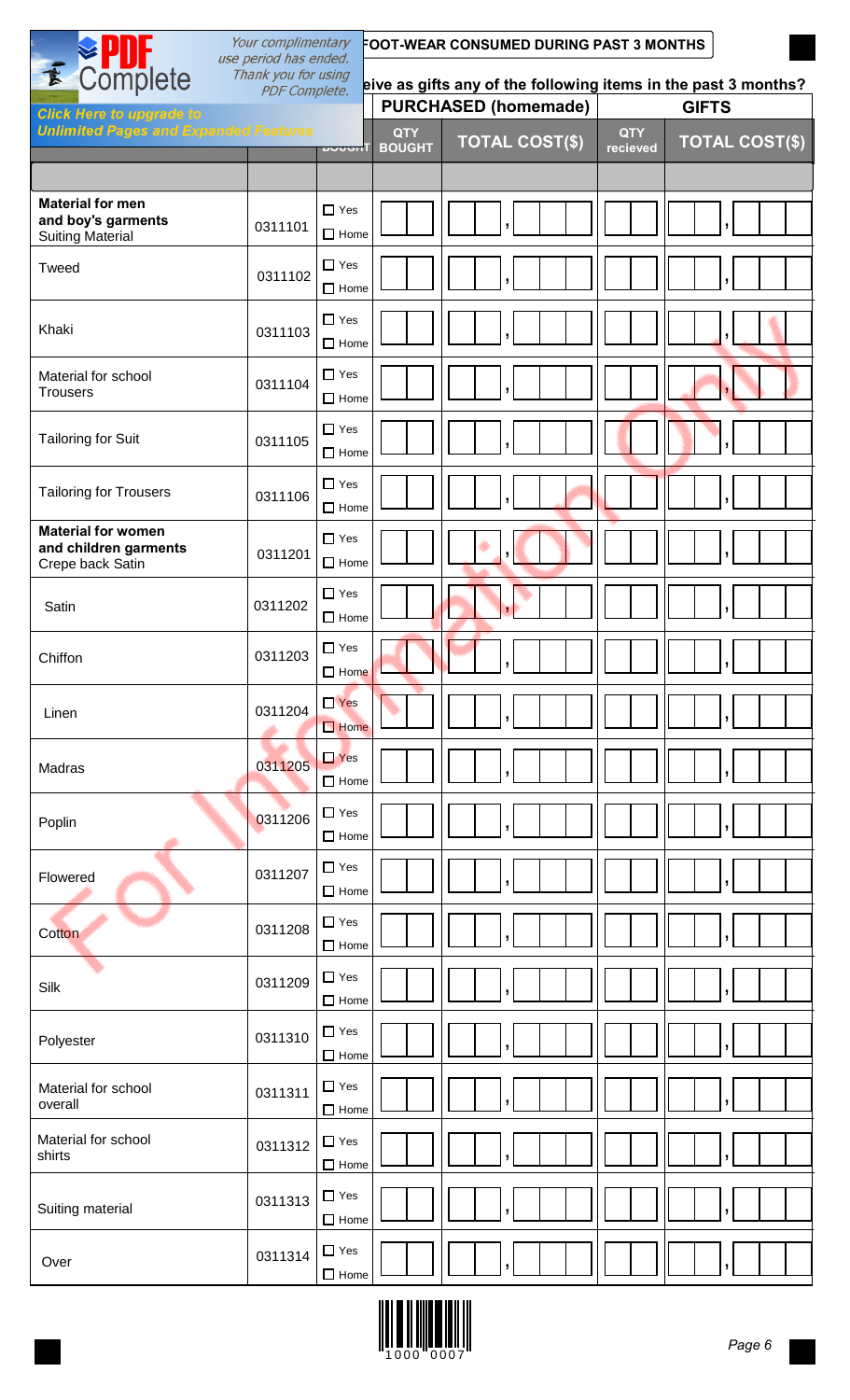|                                                               | Your complimentary<br>use period has ended. |                           | ND FOOT-WEAR CONSUMED DURING PAST 3 MONTHS |                                                                 |                        |                          |  |
|---------------------------------------------------------------|---------------------------------------------|---------------------------|--------------------------------------------|-----------------------------------------------------------------|------------------------|--------------------------|--|
| Complete<br>$\overline{\mathbf{k}}$                           | Thank you for using<br><b>PDF Complete.</b> |                           |                                            | ceive as gifts any of the following items in the past 3 months? |                        |                          |  |
| <b>Click Here to upgrade to</b>                               |                                             |                           |                                            | <b>PURCHASED (homemade)</b>                                     |                        | <b>GIFTS</b>             |  |
| <b>Unlimited Pages and Expanded Features</b>                  |                                             | <u>uvuurl</u>             | <b>QTY</b><br><b>BOUGHT</b>                | <b>TOTAL COST(\$)</b>                                           | <b>QTY</b><br>recieved | <b>TOTAL COST(\$)</b>    |  |
|                                                               |                                             |                           |                                            |                                                                 |                        |                          |  |
| Seamstress fees for suit                                      | 0311315                                     | $\Box$ Yes<br>$\Box$ Home |                                            |                                                                 |                        |                          |  |
| <b>Seamstress</b><br>fees for uniform                         | 0311316                                     | $\Box$ Yes<br>$\Box$ Home |                                            |                                                                 |                        |                          |  |
| Seamstress fees for<br>formal wear                            | 0311317                                     | $\Box$ Yes<br>$\Box$ Home |                                            |                                                                 |                        |                          |  |
| <b>Men's Garments -Outer wear</b><br>Complete Suits - 2 piece | 0312101                                     | $\Box$ Yes<br>$\Box$ Home |                                            |                                                                 |                        |                          |  |
| <b>Jackets</b>                                                | 0312102                                     | $\Box$ Yes<br>$\Box$ Home |                                            |                                                                 |                        |                          |  |
| <b>Sweaters</b>                                               | 0312103                                     | $\Box$ Yes<br>$\Box$ Home |                                            |                                                                 |                        |                          |  |
| Waistcoats/pullovers                                          | 0312104                                     | $\Box$ Yes<br>$\Box$ Home |                                            |                                                                 |                        |                          |  |
| Long Trousers/pants<br>for dress and office                   | 0312105                                     | $\Box$ Yes<br>$\Box$ Home |                                            |                                                                 |                        |                          |  |
| Long Trousers/<br>pants casual wear                           | 0312106                                     | $\Box$ Yes<br>$\Box$ Home |                                            | $\mathbf{I}$                                                    |                        | $\overline{\phantom{a}}$ |  |
| Long Jeans pants                                              | 0312107                                     | $\Box$ Yes<br>$\Box$ Home |                                            |                                                                 |                        |                          |  |
| Short pants<br>(casual)                                       | 0312108                                     | $\Box$ Yes<br>$\Box$ Home |                                            |                                                                 |                        |                          |  |
| Short pants (Jeans)                                           | 0312109                                     | $\Box$ Yes<br>$\Box$ Home |                                            |                                                                 |                        |                          |  |
| Short pants(house<br>wear)                                    | 0312110                                     | $\Box$ Yes<br>$\Box$ Home |                                            |                                                                 |                        |                          |  |
| Shirts - long<br>sleeves (dress)                              | 0312111                                     | $\Box$ Yes<br>$\Box$ Home |                                            |                                                                 |                        |                          |  |
| Shirts (casual,<br>working)                                   | 0312112                                     | $\Box$ Yes<br>$\Box$ Home |                                            |                                                                 |                        |                          |  |
| Jerseys (dress,<br>working)                                   | 0312113                                     | $\Box$ Yes<br>$\Box$ Home |                                            | J                                                               |                        |                          |  |
| Sports wear /vests                                            | 0312114                                     | $\Box$ Yes<br>$\Box$ Home |                                            |                                                                 |                        |                          |  |
| Polo Shirts                                                   | 0312115                                     | $\Box$ Yes<br>$\Box$ Home |                                            |                                                                 |                        |                          |  |
| T-Shirts                                                      | 0312116                                     | $\Box$ Yes<br>$\Box$ Home |                                            |                                                                 |                        |                          |  |
| <b>Track suits</b><br>/Jogging suits                          | 0312117                                     | $\Box$ Yes<br>$\Box$ Home |                                            |                                                                 |                        |                          |  |

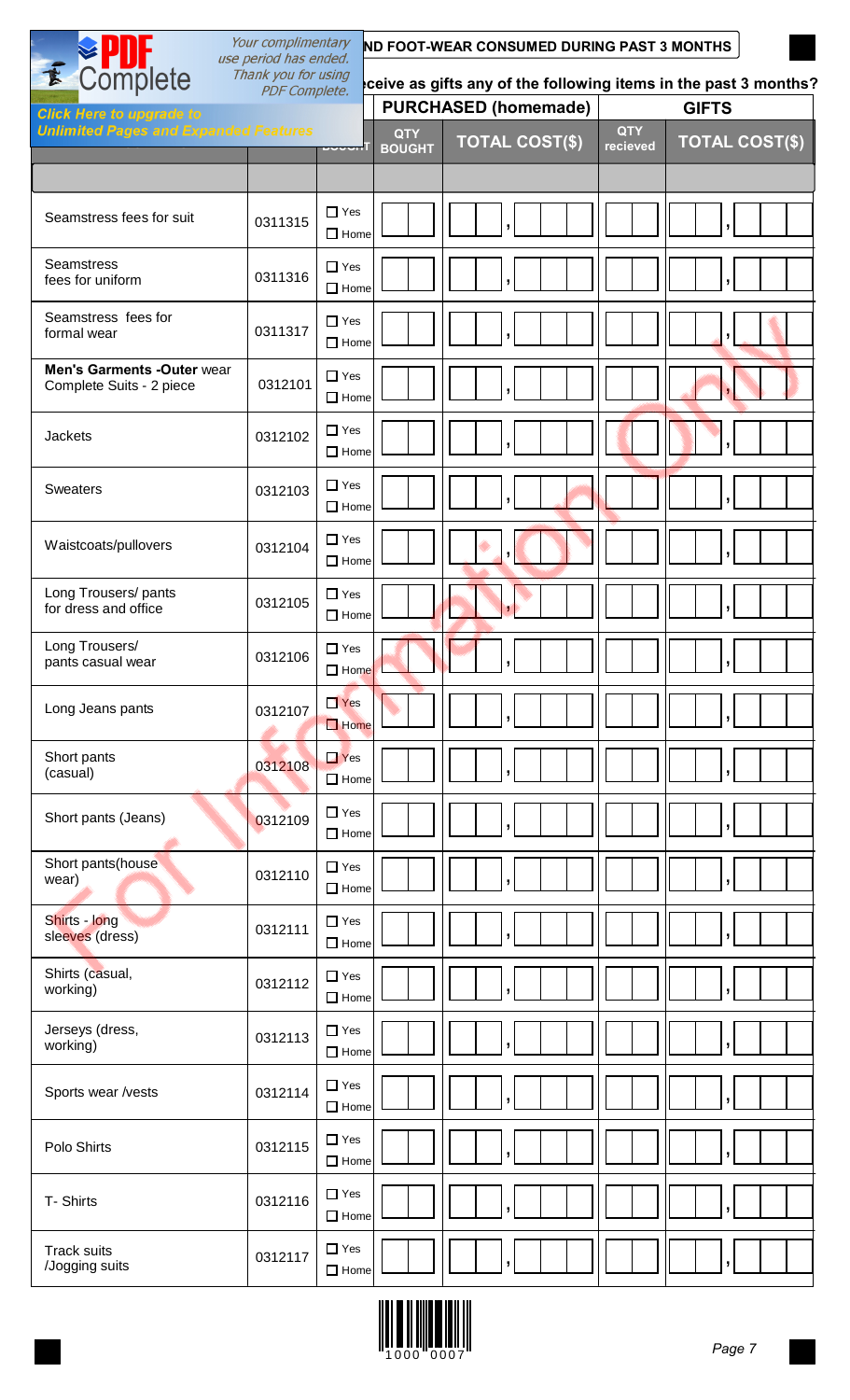| Your complimentary<br><b>D FOOT-WEAR CONSUMED DURING PAST 3 MONTHS</b><br>use period has ended. |                      |                                    |                             |                                                                |                        |                          |
|-------------------------------------------------------------------------------------------------|----------------------|------------------------------------|-----------------------------|----------------------------------------------------------------|------------------------|--------------------------|
| E Complete                                                                                      | Thank you for using  |                                    |                             | ieve as gifts any of the following items in the past 3 months? |                        |                          |
| <b>Click Here to upgrade to</b>                                                                 | <b>PDF Complete.</b> |                                    |                             | <b>PURCHASED (homemade)</b>                                    |                        | <b>GIFTS</b>             |
| <b>Unlimited Pages and Expanded Features</b>                                                    |                      | $\sim$ $\sim$ $\sim$ $\sim$ $\sim$ | <b>QTY</b><br><b>BOUGHT</b> | <b>TOTAL COST(\$)</b>                                          | <b>QTY</b><br>recieved | <b>TOTAL COST(\$)</b>    |
|                                                                                                 |                      |                                    |                             |                                                                |                        |                          |
| Pyjamas                                                                                         | 0312118              | $\Box$ Yes<br>$\Box$ Home          |                             |                                                                |                        |                          |
| Bath robes /housecoats                                                                          | 0312119              | $\Box$ Yes<br>$\Box$ Home          |                             |                                                                |                        |                          |
| Costumes                                                                                        | 0312120              | $\Box$ Yes<br>$\Box$ Home          |                             |                                                                |                        |                          |
| Overcoat/raincoat                                                                               | 0312121              | $\Box$ Yes<br>$\Box$ Home          |                             |                                                                |                        |                          |
| Work overalls                                                                                   | 0312122              | $\Box$ Yes<br>$\Box$ Home          |                             |                                                                |                        |                          |
| Men's outerwear not<br>specified by type                                                        | 0312199              | $\Box$ Yes<br>$\Box$ Home          |                             |                                                                |                        |                          |
| Men's underwear<br>and Hosiery<br>Vests                                                         | 0312124              | $\Box$ Yes<br>$\Box$ Home          |                             |                                                                |                        |                          |
| Boxer shorts                                                                                    | 0312125              | $\Box$ Yes<br>$\Box$ Home          |                             |                                                                |                        |                          |
| Underwear<br>/underpants                                                                        | 0312126              | $\Box$ Yes<br>$\Box$ Home          |                             | $\overline{ }$                                                 |                        | $\overline{\phantom{a}}$ |
| Socks                                                                                           | 0312127              | $\Box$ Yes<br>$\Box$ Home          |                             |                                                                |                        |                          |
| All other men's outer<br>wear                                                                   | 0312199              | $\Box$ Yes<br>$\Box$ Home          |                             |                                                                |                        |                          |
| <b>Other articles of Men's</b><br>clothing<br><b>Ties &amp; Scarves</b>                         | 0313101              | $\Box$ Yes<br>$\Box$ Home          |                             |                                                                |                        |                          |
| Hats and caps                                                                                   | 0313102              | $\Box$ Yes<br>$\Box$ Home          |                             |                                                                |                        |                          |
| <b>Belts</b>                                                                                    | 0313103              | $\Box$ Yes<br>$\Box$ Home          |                             |                                                                |                        | J                        |
| Beachwear                                                                                       | 0313104              | $\Box$ Yes<br>$\Box$ Home          |                             |                                                                |                        | J                        |
| <b>Braces</b>                                                                                   | 0313105              | $\Box$ Yes<br>$\Box$ Home          |                             |                                                                |                        | ŋ                        |
| Handkerchiefs                                                                                   | 0313106              | $\Box$ Yes<br>$\Box$ Home          |                             |                                                                |                        |                          |
| Sewing thread, buttons,<br>zips, buckles                                                        | 0313107              | $\Box$ Yes<br>$\Box$ Home          |                             |                                                                |                        | $\overline{\phantom{a}}$ |
| Helmets                                                                                         | 0313008              | $\Box$ Yes<br>$\Box$ Home          |                             |                                                                |                        |                          |
| Other men's clothing                                                                            | 0313199              | $\Box$ Yes<br>$\Box$ Home          |                             |                                                                |                        | $\overline{\phantom{a}}$ |



1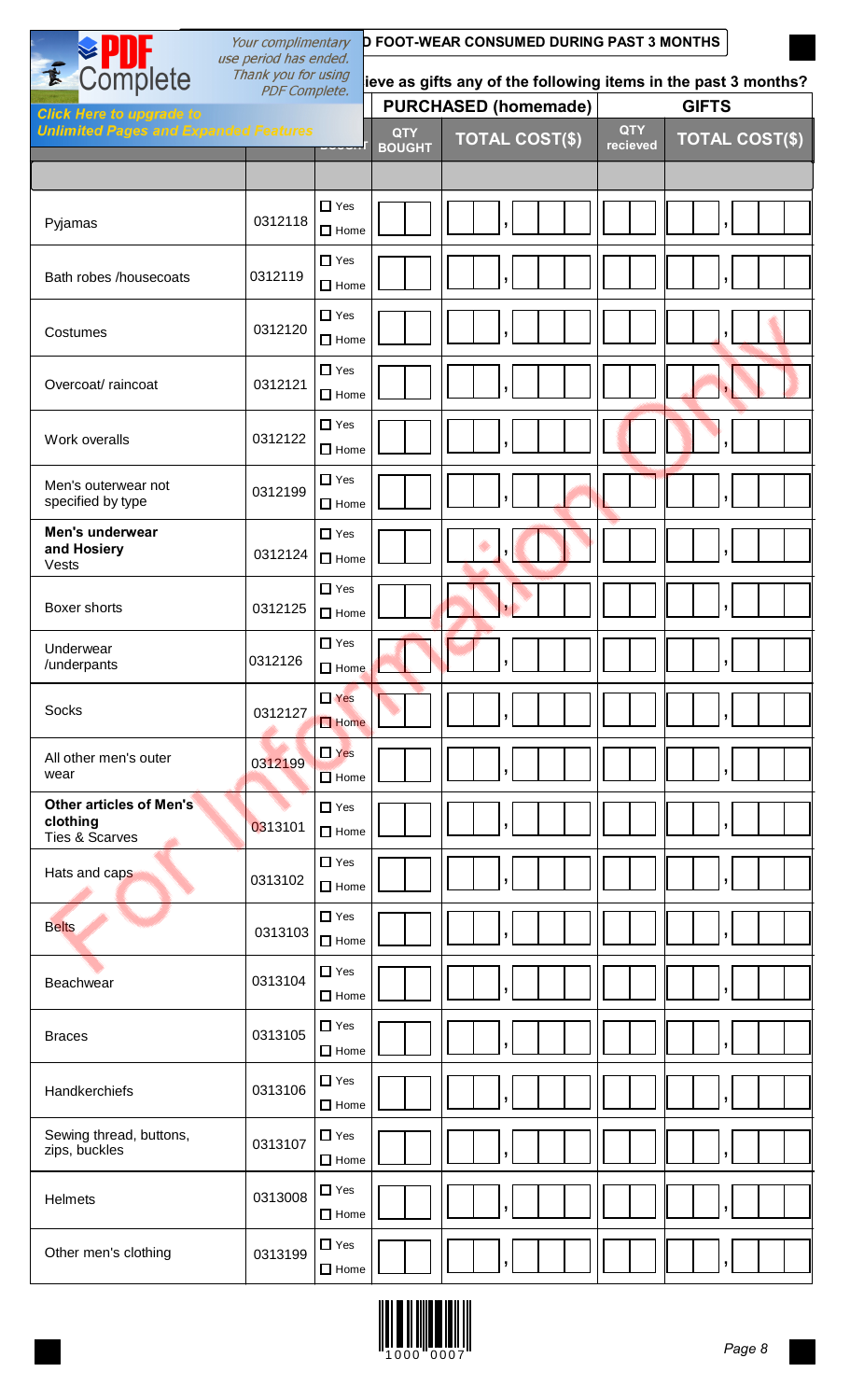|                                                              | Your complimentary<br>use period has ended. |                           |                                                                  | <b>ND FOOT-WEAR CONSUMED DURING PAST 3 MONTHS</b> |                        |                          |  |
|--------------------------------------------------------------|---------------------------------------------|---------------------------|------------------------------------------------------------------|---------------------------------------------------|------------------------|--------------------------|--|
| Complete<br>E<br>Thank you for using<br><b>PDF Complete.</b> |                                             |                           | eceive as gifts any of the following items in the past 3 months? |                                                   |                        |                          |  |
| <b>Click Here to upgrade to</b>                              |                                             |                           |                                                                  | <b>PURCHASED (homemade)</b>                       |                        | <b>GIFTS</b>             |  |
| <b>Unlimited Pages and Expanded Features</b>                 |                                             | <u>uvvvnl</u>             | <b>QTY</b><br><b>BOUGHT</b>                                      | <b>TOTAL COST(\$)</b>                             | <b>QTY</b><br>recieved | <b>TOTAL COST(\$)</b>    |  |
|                                                              |                                             |                           |                                                                  |                                                   |                        |                          |  |
| Boy's outer wear<br>Complete Suits -2/3 piece                | 0312201                                     | $\Box$ Yes<br>$\Box$ Home |                                                                  |                                                   |                        |                          |  |
| Jackets                                                      | 0312202                                     | $\Box$ Yes<br>$\Box$ Home |                                                                  |                                                   |                        |                          |  |
| <b>Sweaters</b>                                              | 0312203                                     | $\Box$ Yes<br>$\Box$ Home |                                                                  |                                                   |                        |                          |  |
| Waistcoats / pullovers                                       | 0312204                                     | $\Box$ Yes<br>$\Box$ Home |                                                                  |                                                   |                        |                          |  |
| Long Trousers /pants<br>(dress)                              | 0312205                                     | $\Box$ Yes<br>$\Box$ Home |                                                                  |                                                   |                        |                          |  |
| Long trousers / pants<br>(casual wear)                       | 0312206                                     | $\Box$ Yes<br>$\Box$ Home |                                                                  |                                                   |                        |                          |  |
| Long Jeans pants                                             | 0312207                                     | $\Box$ Yes<br>$\Box$ Home |                                                                  |                                                   |                        |                          |  |
| Short pants (casual)                                         | 0312208                                     | $\Box$ Yes<br>$\Box$ Home |                                                                  |                                                   |                        |                          |  |
| Short pants (Jeans)                                          | 0312209                                     | $\Box$ Yes<br>$\Box$ Home |                                                                  | $\overline{ }$                                    |                        | $\overline{\phantom{a}}$ |  |
| Short pants<br>(house wear)                                  | 0312210                                     | $\Box$ Yes<br>$\Box$ Home |                                                                  |                                                   |                        |                          |  |
| Shirts -dress(Long<br>sleeves)                               | 0312211                                     | $\Box$ Yes<br>$\Box$ Home |                                                                  |                                                   |                        |                          |  |
| Shirts (casual)                                              | 0312212                                     | $\Box$ Yes<br>$\Box$ Home |                                                                  |                                                   |                        | ,                        |  |
| Jerseys (dress)                                              | 0312213                                     | $\Box$ Yes<br>$\Box$ Home |                                                                  |                                                   |                        |                          |  |
| Sports wear/ vests                                           | 0312214                                     | $\Box$ Yes<br>$\Box$ Home |                                                                  |                                                   |                        | ŋ                        |  |
| Polo Shirts                                                  | 0312215                                     | $\Box$ Yes<br>$\Box$ Home |                                                                  |                                                   |                        |                          |  |
| T-Shirts                                                     | 0312216                                     | $\Box$ Yes<br>$\Box$ Home |                                                                  |                                                   |                        | y                        |  |
| Track suits/<br>Jogging suits                                | 0312217                                     | $\Box$ Yes<br>$\Box$ Home |                                                                  |                                                   |                        | ŋ                        |  |
| Pyjamas                                                      | 0312218                                     | $\Box$ Yes<br>$\Box$ Home |                                                                  |                                                   |                        |                          |  |
| Bath robes<br>/housecoats                                    | 0312219                                     | $\Box$ Yes<br>$\Box$ Home |                                                                  |                                                   |                        | ŋ                        |  |
| Costumes                                                     | 0312220                                     | $\Box$ Yes<br>$\Box$ Home |                                                                  |                                                   |                        |                          |  |

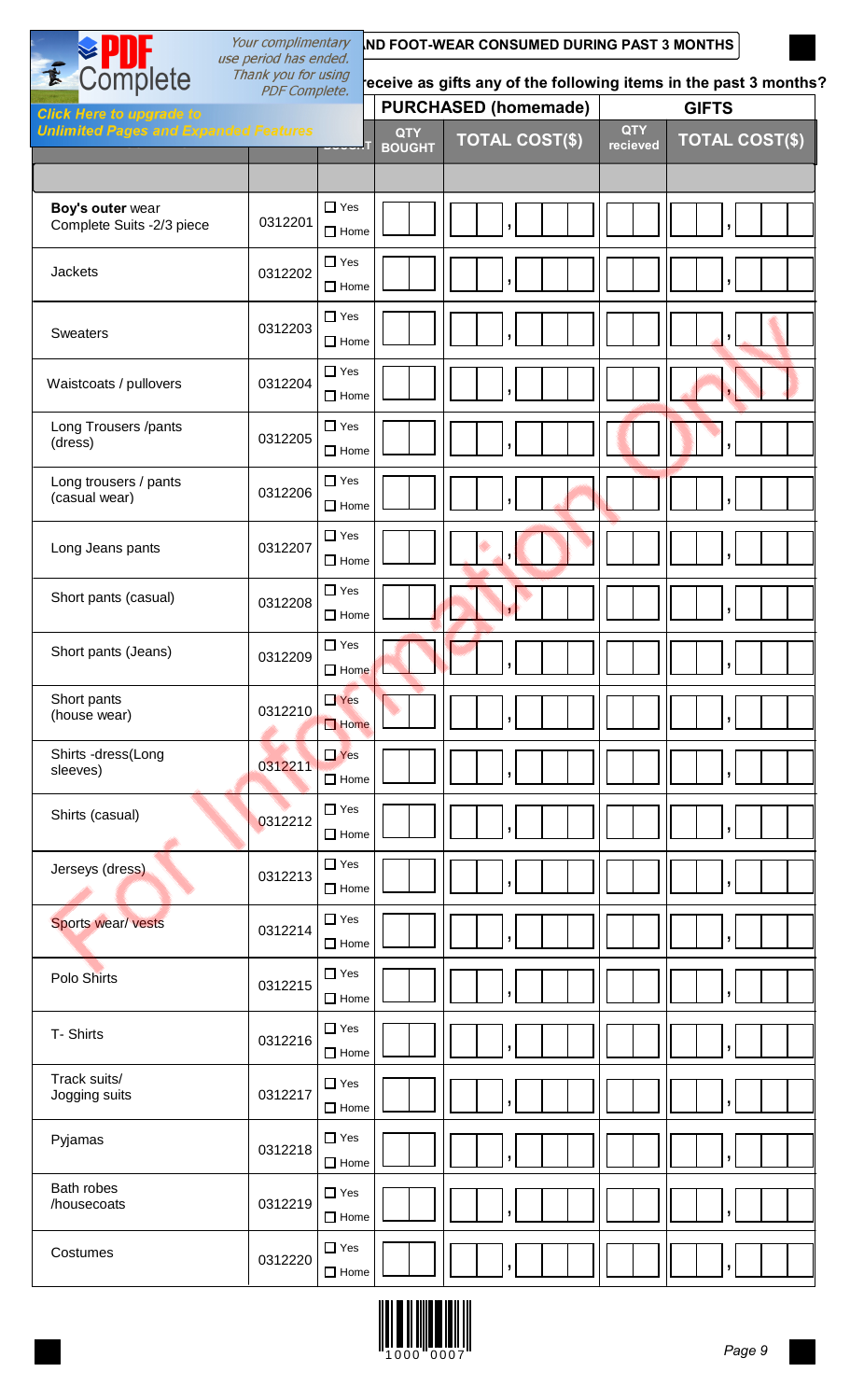|                                                              | <b>ND FOOT-WEAR CONSUMED DURING PAST 3 MONTHS</b><br>Your complimentary<br>use period has ended. |                           |                             |                                                                 |                        |                       |
|--------------------------------------------------------------|--------------------------------------------------------------------------------------------------|---------------------------|-----------------------------|-----------------------------------------------------------------|------------------------|-----------------------|
| E Complete                                                   | Thank you for using                                                                              |                           |                             | ceive as gifts any of the following items in the past 3 months? |                        |                       |
| <b>Click Here to upgrade to</b>                              | <b>PDF Complete.</b>                                                                             |                           |                             | <b>PURCHASED (homemade)</b>                                     |                        | <b>GIFTS</b>          |
| <b>Unlimited Pages and Expanded Features</b>                 |                                                                                                  |                           | <b>QTY</b><br><b>BOUGHT</b> | <b>TOTAL COST(\$)</b>                                           | <b>QTY</b><br>recieved | <b>TOTAL COST(\$)</b> |
|                                                              |                                                                                                  |                           |                             |                                                                 |                        |                       |
| Overcoat/raincoat                                            | 0312221                                                                                          | $\Box$ Yes<br>$\Box$ Home |                             |                                                                 |                        |                       |
| Boy's outer wear not<br>specified by type                    | 0312299                                                                                          | $\Box$ Yes<br>$\Box$ Home |                             |                                                                 |                        |                       |
| Boy's underwear<br>and Hosiery<br>Vests                      | 0312224                                                                                          | $\Box$ Yes<br>$\Box$ Home |                             |                                                                 |                        |                       |
| Boxer shorts                                                 | 0312225                                                                                          | $\Box$ Yes<br>$\Box$ Home |                             |                                                                 |                        |                       |
| Underwear / underpants                                       | 0312226                                                                                          | $\Box$ Yes<br>$\Box$ Home |                             |                                                                 |                        |                       |
| <b>Socks</b>                                                 | 0312227                                                                                          | $\Box$ Yes<br>$\Box$ Home |                             |                                                                 |                        |                       |
| All other boy's outer wear                                   | 0312299                                                                                          | $\Box$ Yes<br>$\Box$ Home |                             |                                                                 |                        |                       |
| <b>Boy's school garments</b><br>Long Pants (school)          | 0312228                                                                                          | $\Box$ Yes<br>$\Box$ Home |                             |                                                                 |                        |                       |
| Short Pants (school)                                         | 0312229                                                                                          | $\Box$ Yes<br>$\Box$ Home |                             |                                                                 |                        |                       |
| Shirt (school)                                               | 0312230                                                                                          | $\Box$ Yes<br>$\Box$ Home |                             |                                                                 |                        | ,                     |
| Sports uniform                                               | 0312231                                                                                          | $\Box$ Yes<br>$\Box$ Home |                             |                                                                 |                        |                       |
| Other articles of<br><b>Boy's clothing</b><br>Ties & Scarves | 0313201                                                                                          | $\Box$ Yes<br>$\Box$ Home |                             |                                                                 |                        |                       |
| Hats and caps                                                | 0313202                                                                                          | $\Box$ Yes<br>$\Box$ Home |                             |                                                                 |                        | ŋ                     |
| <b>Belts</b>                                                 | 0313203                                                                                          | $\Box$ Yes<br>$\Box$ Home |                             |                                                                 |                        |                       |
| Beachwear                                                    | 0313204                                                                                          | $\Box$ Yes<br>$\Box$ Home |                             |                                                                 |                        |                       |
| Other boy's clothing                                         | 0313299                                                                                          | $\Box$ Yes<br>$\Box$ Home |                             |                                                                 |                        |                       |
| <b>Women's outer wear Skirt</b><br>Suits (2 or 3 piece)      | 0312301                                                                                          | $\Box$ Yes<br>$\Box$ Home |                             |                                                                 |                        |                       |
| Pants suits                                                  | 0312302                                                                                          | $\Box$ Yes<br>$\Box$ Home |                             |                                                                 |                        |                       |
| <b>Dresses</b><br>(evening formal)                           | 0312303                                                                                          | $\Box$ Yes<br>$\Box$ Home |                             | $\overline{\phantom{a}}$                                        |                        | $\mathbf{I}$          |
| Dresses (office)                                             | 0312304                                                                                          | $\Box$ Yes<br>$\Box$ Home |                             |                                                                 |                        |                       |

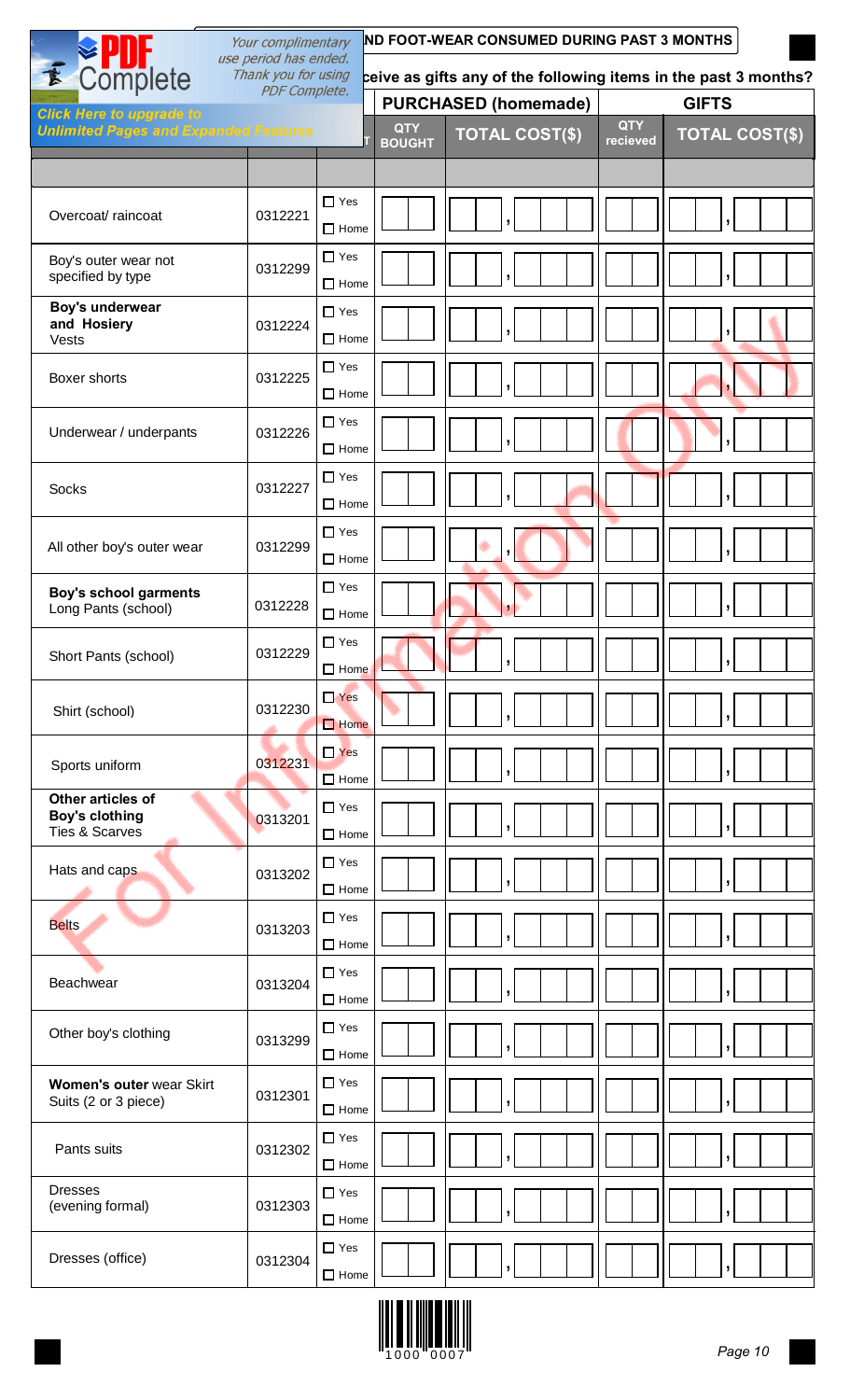|                                                                    | Your complimentary<br>ND FOOT-WEAR CONSUMED DURING PAST 3 MONTHS<br>use period has ended. |                           |                             |                                                                |                        |                       |
|--------------------------------------------------------------------|-------------------------------------------------------------------------------------------|---------------------------|-----------------------------|----------------------------------------------------------------|------------------------|-----------------------|
| Complete<br>$\mathbf{r}$                                           | Thank you for using<br><b>PDF Complete.</b>                                               |                           |                             | eive as gifts any of the following items in the past 3 months? |                        |                       |
| <b>Click Here to upgrade to</b>                                    |                                                                                           |                           |                             | <b>PURCHASED (homemade)</b>                                    |                        | <b>GIFTS</b>          |
| <b>Unlimited Pages and Expanded Features</b><br><b>UESURIPTIUN</b> |                                                                                           | <u>buuuni</u>             | <b>QTY</b><br><b>BOUGHT</b> | <b>TOTAL COST(\$)</b>                                          | <b>QTY</b><br>recieved | <b>TOTAL COST(\$)</b> |
|                                                                    |                                                                                           |                           |                             |                                                                |                        |                       |
|                                                                    |                                                                                           | $\Box$ Yes                |                             |                                                                |                        |                       |
| Dresses (casual)                                                   | 0312305                                                                                   | $\Box$ Home               |                             |                                                                |                        |                       |
| Shirts /blouses (formal)                                           | 0312306                                                                                   | $\Box$ Yes<br>$\Box$ Home |                             |                                                                |                        |                       |
| Shirts / blouses (casual)                                          | 0312307                                                                                   | $\Box$ Yes<br>$\Box$ Home |                             |                                                                |                        |                       |
| Skirts (long)                                                      | 0312308                                                                                   | $\Box$ Yes<br>$\Box$ Home |                             |                                                                |                        |                       |
| Skirts (short)                                                     | 0312309                                                                                   | $\Box$ Yes<br>$\Box$ Home |                             |                                                                |                        |                       |
| Slacks / trousers                                                  | 0312310                                                                                   | $\Box$ Yes<br>$\Box$ Home |                             |                                                                |                        |                       |
| Jeans (Long)                                                       | 0312311                                                                                   | $\Box$ Yes<br>$\Box$ Home |                             |                                                                |                        |                       |
| Jeans (short)                                                      | 0312312                                                                                   | $\Box$ Yes<br>$\Box$ Home |                             |                                                                |                        |                       |
| T- shirts                                                          | 0312313                                                                                   | $\Box$ Yes<br>$\Box$ Home |                             | Ō.                                                             |                        | $\mathbf{I}$          |
| Jerseys<br>with sleeves                                            | 0312314                                                                                   | $\Box$ Yes<br>$\Box$ Home |                             |                                                                |                        |                       |
| Jerseys without sleeves                                            | 0312315                                                                                   | $\Box$ Yes<br>$\Box$ Home |                             |                                                                |                        |                       |
| Polo -shirts                                                       | 0312316                                                                                   | $\Box$ Yes<br>$\Box$ Home |                             |                                                                |                        |                       |
| Overalls                                                           | 0312317                                                                                   | $\Box$ Yes<br>$\Box$ Home |                             |                                                                |                        |                       |
| <b>Track suits / Jogging</b><br>suits                              | 0312318                                                                                   | $\Box$ Yes<br>$\Box$ Home |                             |                                                                |                        |                       |
| Sports clothes<br>(netball)                                        | 0312319                                                                                   | $\Box$ Yes<br>$\Box$ Home |                             |                                                                |                        |                       |
| Sweaters / Jumpers                                                 | 0312320                                                                                   | $\Box$ Yes<br>$\Box$ Home |                             |                                                                |                        |                       |
| House clothes                                                      | 0312321                                                                                   | $\Box$ Yes<br>$\Box$ Home |                             |                                                                |                        |                       |
| Sleep                                                              | 0312322                                                                                   | $\Box$ Yes<br>$\Box$ Home |                             |                                                                |                        |                       |
| Robes/ Housecoats                                                  | 0312323                                                                                   | $\Box$ Yes<br>$\Box$ Home |                             |                                                                |                        |                       |
| Raincoats / overcoats                                              | 0312324                                                                                   | $\Box$ Yes<br>$\Box$ Home |                             |                                                                |                        |                       |

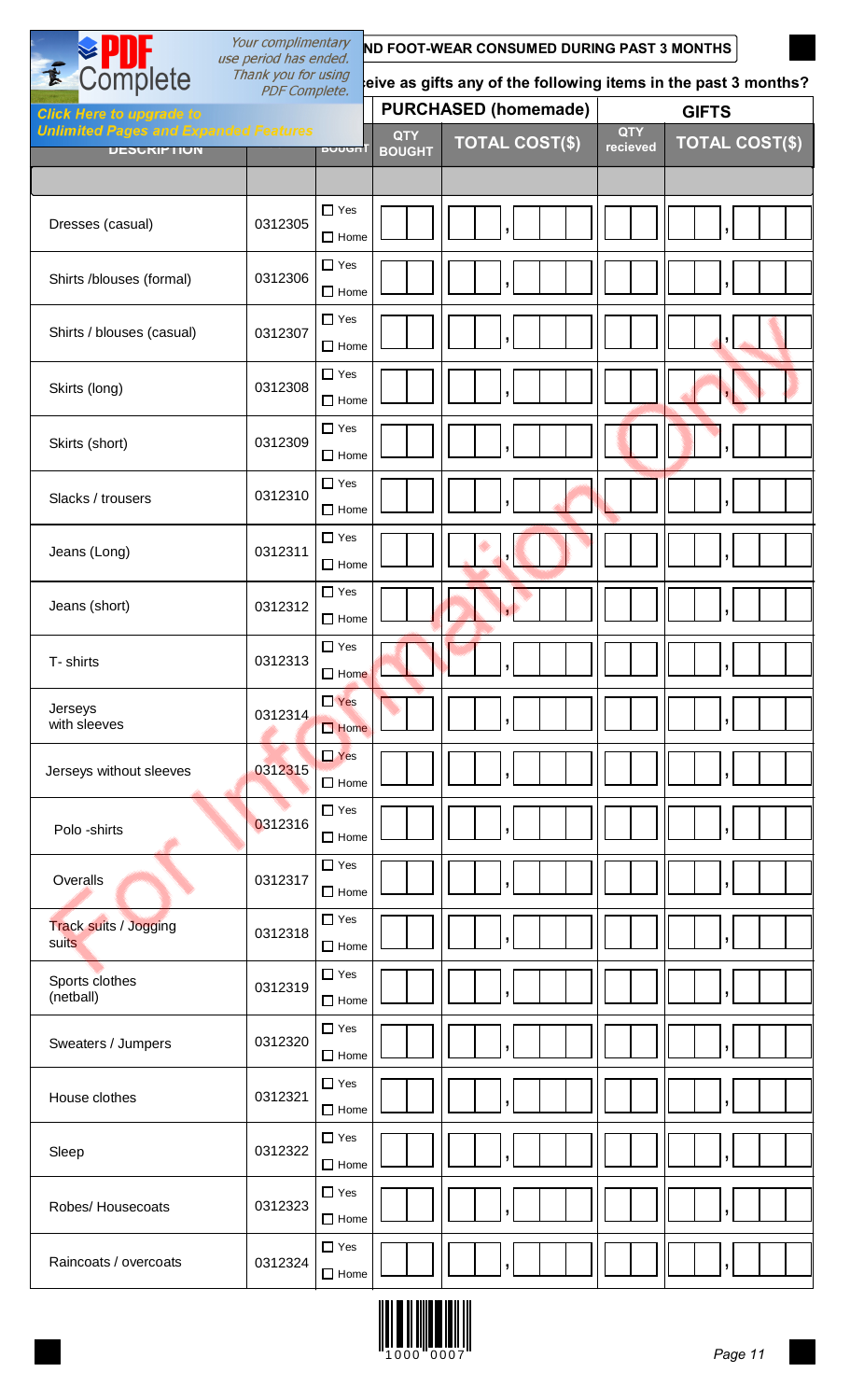| Your complimentary<br>ND FOOT-WEAR CONSUMED DURING PAST 3 MONTHS<br>use period has ended. |                                             |                           |                             |                                                                 |                        |                       |
|-------------------------------------------------------------------------------------------|---------------------------------------------|---------------------------|-----------------------------|-----------------------------------------------------------------|------------------------|-----------------------|
| <b>≫ PUF</b><br>Complete                                                                  | Thank you for using<br><b>PDF Complete.</b> |                           |                             | teive as gifts any of the following items in the past 3 months? |                        |                       |
| <b>Click Here to upgrade to</b>                                                           |                                             |                           |                             | <b>PURCHASED (homemade)</b>                                     |                        | <b>GIFTS</b>          |
| <b>Unlimited Pages and Expanded Features</b><br><b>ULJUNIF HUIT</b>                       |                                             | boounl                    | <b>QTY</b><br><b>BOUGHT</b> | <b>TOTAL COST(\$)</b>                                           | <b>QTY</b><br>recieved | <b>TOTAL COST(\$)</b> |
|                                                                                           |                                             |                           |                             |                                                                 |                        |                       |
| All other women's<br>outer wear                                                           | 0312399                                     | $\Box$ Yes<br>$\Box$ Home |                             |                                                                 |                        |                       |
| <b>Women's Underwear</b>                                                                  | 0312325                                     | $\Box$ Yes                |                             |                                                                 |                        |                       |
| Slips- half or full                                                                       |                                             | $\Box$ Home               |                             |                                                                 |                        |                       |
| <b>Bras</b>                                                                               | 0312326                                     | $\Box$ Yes<br>$\Box$ Home |                             |                                                                 |                        |                       |
| Vests                                                                                     | 0312327                                     | $\Box$ Yes<br>$\Box$ Home |                             |                                                                 |                        |                       |
| Panties                                                                                   | 0312328                                     | $\Box$ Yes<br>$\Box$ Home |                             |                                                                 |                        |                       |
| Tights / Panty hose                                                                       | 0312329                                     | $\Box$ Yes<br>$\Box$ Home |                             |                                                                 |                        |                       |
| Girdles                                                                                   | 0312330                                     | $\Box$ Yes<br>$\Box$ Home |                             |                                                                 |                        |                       |
| Socks                                                                                     | 0312331                                     | $\Box$ Yes<br>$\Box$ Home |                             |                                                                 |                        |                       |
| Stockings                                                                                 | 0312332                                     | $\Box$ Yes<br>$\Box$ Home |                             |                                                                 |                        |                       |
| <b>Other Women's Clothing and</b><br><b>Clothing Accessories</b><br>Hats                  | 0313301                                     | $\Box$ Yes<br>$\Box$ Home |                             |                                                                 |                        |                       |
| Bathing suits /<br>Beachwear                                                              | 0313302                                     | $\Box$ Yes<br>$\Box$ Home |                             |                                                                 |                        |                       |
| Scarves / belts                                                                           | 0313303                                     | $\Box$ Yes<br>$\Box$ Home |                             |                                                                 |                        |                       |
| <b>Bags</b>                                                                               | 0313304                                     | $\Box$ Yes<br>$\Box$ Home |                             |                                                                 |                        |                       |
| <b>Purses</b>                                                                             | 0313305                                     | $\Box$ Yes<br>$\Box$ Home |                             |                                                                 |                        |                       |
| Watches                                                                                   | 0313306                                     | $\Box$ Yes<br>$\Box$ Home |                             |                                                                 |                        |                       |
| Necklaces and earrings<br>(Gold, silver, precious<br>stones)                              | 0313307                                     | $\Box$ Yes<br>$\Box$ Home |                             |                                                                 |                        |                       |
| Necklaces and<br>earrings (cosmetics)                                                     | 0313308                                     | $\Box$ Yes<br>$\Box$ Home |                             |                                                                 |                        | $\mathbf{I}$          |
| <b>Girls Outer wear</b><br>Dresses (formal/evening)                                       | 0312401                                     | $\Box$ Yes<br>$\Box$ Home |                             |                                                                 |                        | J,                    |
| Shirts/ blouses (casual)                                                                  | 0312402                                     | $\Box$ Yes<br>$\Box$ Home |                             |                                                                 |                        |                       |
| T- shirts                                                                                 | 0312403                                     | $\Box$ Yes<br>$\Box$ Home |                             |                                                                 |                        |                       |

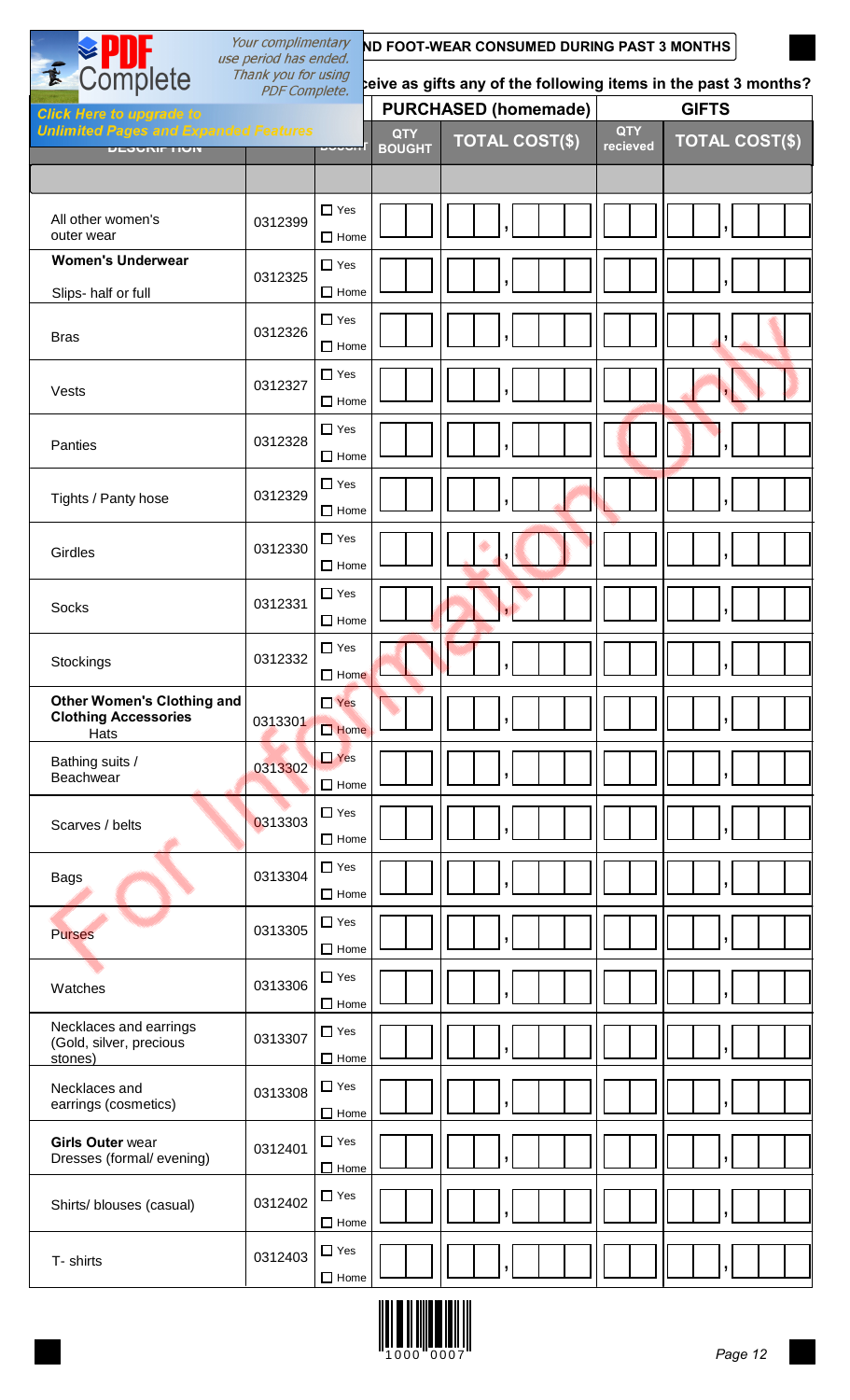|                                                                                 | Your complimentary<br>use period has ended. |                           |                                                                 | ND FOOT-WEAR CONSUMED DURING PAST 3 MONTHS |                        |                       |  |  |
|---------------------------------------------------------------------------------|---------------------------------------------|---------------------------|-----------------------------------------------------------------|--------------------------------------------|------------------------|-----------------------|--|--|
| E Complete                                                                      | Thank you for using<br><b>PDF Complete.</b> |                           | ceive as gifts any of the following items in the past 3 months? |                                            |                        |                       |  |  |
| <b>Click Here to upgrade to</b><br><b>Unlimited Pages and Expanded Features</b> |                                             |                           |                                                                 | <b>PURCHASED (homemade)</b>                |                        | <b>GIFTS</b>          |  |  |
| <b>DESCRIPTION</b>                                                              | $\overline{\phantom{a}}$                    | <b>BOUGHT</b>             | <b>QTY</b><br><b>BOUGHT</b>                                     | <b>TOTAL COST(\$)</b>                      | <b>QTY</b><br>recieved | <b>TOTAL COST(\$)</b> |  |  |
| Skirts (casual)                                                                 | 0312404                                     | $\Box$ Yes<br>$\Box$ Home |                                                                 |                                            |                        |                       |  |  |
| Slacks / trousers                                                               | 0312405                                     | $\Box$ Yes<br>$\Box$ Home |                                                                 |                                            |                        |                       |  |  |
| Jeans pants (long/short)                                                        | 0312406                                     | $\Box$ Yes<br>$\Box$ Home |                                                                 |                                            |                        |                       |  |  |
| Jeans skirts                                                                    | 0312407                                     | $\Box$ Yes<br>$\Box$ Home |                                                                 |                                            |                        |                       |  |  |
| Pants suits (casual)                                                            | 0312408                                     | $\Box$ Yes<br>$\Box$ Home |                                                                 |                                            |                        |                       |  |  |
| Jerseys                                                                         | 0312409                                     | $\Box$ Yes<br>$\Box$ Home |                                                                 |                                            |                        |                       |  |  |
| House clothes                                                                   | 0312410                                     | $\Box$ Yes<br>$\Box$ Home |                                                                 |                                            |                        |                       |  |  |
| Sleep wear /<br>pajamas                                                         | 0312411                                     | $\Box$ Yes<br>$\Box$ Home |                                                                 |                                            |                        |                       |  |  |
| Raincoats                                                                       | 0312412                                     | $\Box$ Yes<br>$\Box$ Home |                                                                 |                                            |                        |                       |  |  |
| Other girls outer wear not<br>specified by type                                 | 0312499                                     | $\Box$ Yes<br>$\Box$ Home |                                                                 |                                            |                        |                       |  |  |
| Girl's underwear<br>and hosiery<br><b>Bras</b>                                  | 0312424                                     | $\Box$ Yes<br>$\Box$ Home |                                                                 |                                            |                        |                       |  |  |
| Panties                                                                         | 0312425                                     | $\Box$ Yes<br>$\Box$ Home |                                                                 |                                            |                        |                       |  |  |
| Vests                                                                           | 0312426                                     | $\Box$ Yes<br>$\Box$ Home |                                                                 | $\overline{ }$                             |                        | $\overline{ }$        |  |  |
| <b>Tights</b>                                                                   | 0312427                                     | $\Box$ Yes<br>$\Box$ Home |                                                                 |                                            |                        | ,                     |  |  |
| Socks/ stockings                                                                | 0312428                                     | $\Box$ Yes<br>$\Box$ Home |                                                                 |                                            |                        |                       |  |  |
| Girl's school garments<br><b>School Overall</b>                                 | 0312430                                     | $\Box$ Yes<br>$\Box$ Home |                                                                 |                                            |                        |                       |  |  |
| School blouses/ shirts                                                          | 0412431                                     | $\Box$ Yes<br>$\Box$ Home |                                                                 |                                            |                        |                       |  |  |
| <b>School Skirts</b>                                                            | 0412432                                     | $\Box$ Yes<br>$\Box$ Home |                                                                 |                                            |                        |                       |  |  |
| Sports uniform                                                                  | 0412433                                     | $\Box$ Yes<br>$\Box$ Home |                                                                 | 7                                          |                        | ŋ                     |  |  |
| Other girl's clothing<br>Hats                                                   | 0313401                                     | $\Box$ Yes                | $\Box$ Home $\Box$                                              |                                            |                        |                       |  |  |

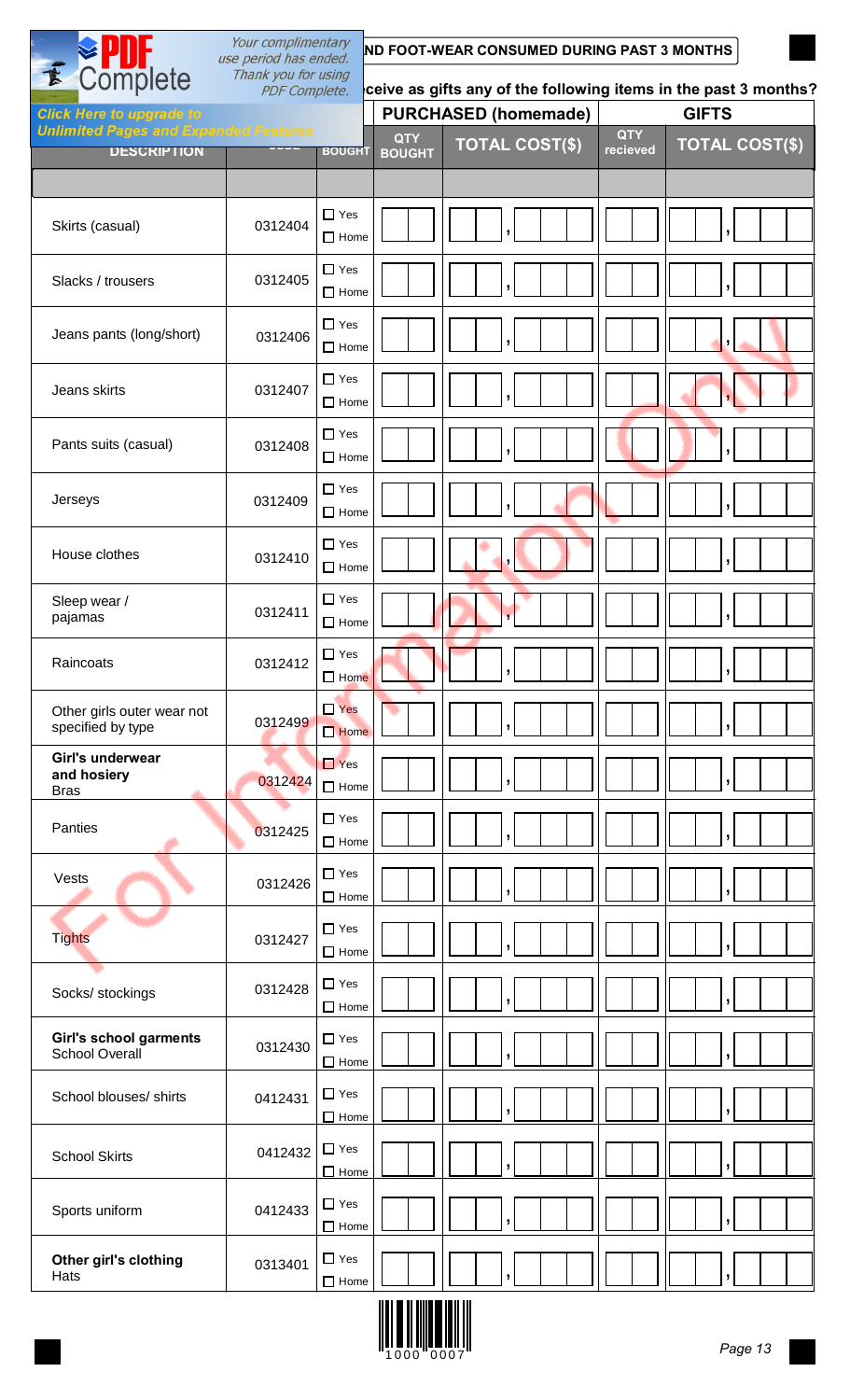|                                                                               | Your complimentary                                                                        | ND FOOT-WEAR CONSUMED DURING PAST 3 MONTHS |                             |                                                                 |                        |                       |  |  |  |
|-------------------------------------------------------------------------------|-------------------------------------------------------------------------------------------|--------------------------------------------|-----------------------------|-----------------------------------------------------------------|------------------------|-----------------------|--|--|--|
|                                                                               | SPID-<br>Complete<br>use period has ended.<br>Thank you for using<br><b>PDF Complete.</b> |                                            |                             | ceive as gifts any of the following items in the past 3 months? |                        |                       |  |  |  |
| <b>Click Here to upgrade to</b>                                               |                                                                                           |                                            |                             | <b>PURCHASED (homemade)</b>                                     |                        | <b>GIFTS</b>          |  |  |  |
| <b>Unlimited Pages and Expanded Features</b><br><b>ULUVINIE TIUIT</b>         |                                                                                           | $\sim$ $\sim$ $\sim$ $\sim$                | <b>QTY</b><br><b>BOUGHT</b> | <b>TOTAL COST(\$)</b>                                           | <b>QTY</b><br>recieved | <b>TOTAL COST(\$)</b> |  |  |  |
|                                                                               |                                                                                           |                                            |                             |                                                                 |                        |                       |  |  |  |
| <b>Bathing suits</b>                                                          | 0312402                                                                                   | $\Box$ Yes<br>$\Box$ Home                  |                             |                                                                 |                        |                       |  |  |  |
| Infants (under 1 year) Clothing<br>and clothing accessories<br>Dresses/ Suits | 0313501                                                                                   | $\Box$ Yes<br>$\Box$ Home                  |                             |                                                                 |                        |                       |  |  |  |
| Play suits                                                                    | 0313502                                                                                   | $\Box$ Yes<br>$\Box$ Home                  |                             |                                                                 |                        |                       |  |  |  |
| Baby shirts /vests                                                            | 0313503                                                                                   | $\Box$ Yes<br>$\Box$ Home                  |                             |                                                                 |                        |                       |  |  |  |
| <b>Diapers</b>                                                                | 0313504                                                                                   | $\Box$ Yes<br>$\Box$ Home                  |                             |                                                                 |                        |                       |  |  |  |
| Socks/ booties                                                                | 0313505                                                                                   | $\Box$ Yes<br>$\Box$ Home                  |                             |                                                                 |                        |                       |  |  |  |
| Hats /bonnets                                                                 | 0313506                                                                                   | $\Box$ Yes<br>$\Box$ Home                  |                             |                                                                 |                        |                       |  |  |  |
| Other infant clothing<br>not specified by type                                | 0313599                                                                                   | $\Box$ Yes<br>$\Box$ Home                  |                             |                                                                 |                        |                       |  |  |  |
| Dry-cleaning, laundering and<br>dying of garments<br>Men and boy's clothing   | 0314101                                                                                   | $\Box$ Yes<br>$\Box$ Home                  |                             |                                                                 |                        |                       |  |  |  |
| Women, girls and<br>infants clothing                                          | 0314102                                                                                   | $\Box$ Yes<br>$\Box$ Home                  |                             |                                                                 |                        |                       |  |  |  |
| <b>Repairs and alterations</b><br>Men and boys clothing                       | 0314201                                                                                   | $\Box$ Yes<br>$\Box$ Home                  |                             |                                                                 |                        |                       |  |  |  |
| Women and<br>girls clothing                                                   | 0314202                                                                                   | $\Box$ Yes<br>$\Box$ Home                  |                             |                                                                 |                        |                       |  |  |  |
| Infants clothing                                                              | 0314203                                                                                   | $\Box$ Yes<br>$\Box$ Home                  |                             | ,                                                               |                        |                       |  |  |  |
| <b>Hire of garments</b><br>Men and boys garments<br>(Jackets, suits)          | 0314301                                                                                   | $\Box$ Yes<br>$\Box$ Home                  |                             |                                                                 |                        |                       |  |  |  |
| Women and girls<br>garments (Wedding out<br>fits, evening gowns)              | 0314302                                                                                   | $\Box$ Yes<br>$\Box$ Home                  |                             |                                                                 |                        |                       |  |  |  |
| Men and Boy's shoes<br>(16yrs. and over)<br>Shoes - dress (man-made)          | 0321101                                                                                   | $\Box$ Yes<br>$\Box$ Home                  |                             |                                                                 |                        |                       |  |  |  |
| Shoes - dress (Leather)                                                       | 0321102                                                                                   | $\Box$ Yes<br>$\Box$ Home                  |                             | $\overline{ }$                                                  |                        | J                     |  |  |  |
| Shoes - casual                                                                | 0321103                                                                                   | $\Box$ Yes<br>$\Box$ Home                  |                             | $\overline{\phantom{a}}$                                        |                        |                       |  |  |  |
| Sandals                                                                       | 0321104                                                                                   | $\Box$ Yes<br>$\Box$ Home                  |                             |                                                                 |                        |                       |  |  |  |
| Sneakers /sports<br>shoes/ gym shoes                                          | 0321105                                                                                   | $\Box$ Yes<br>$\Box$ Home                  |                             | ,                                                               |                        | л.                    |  |  |  |

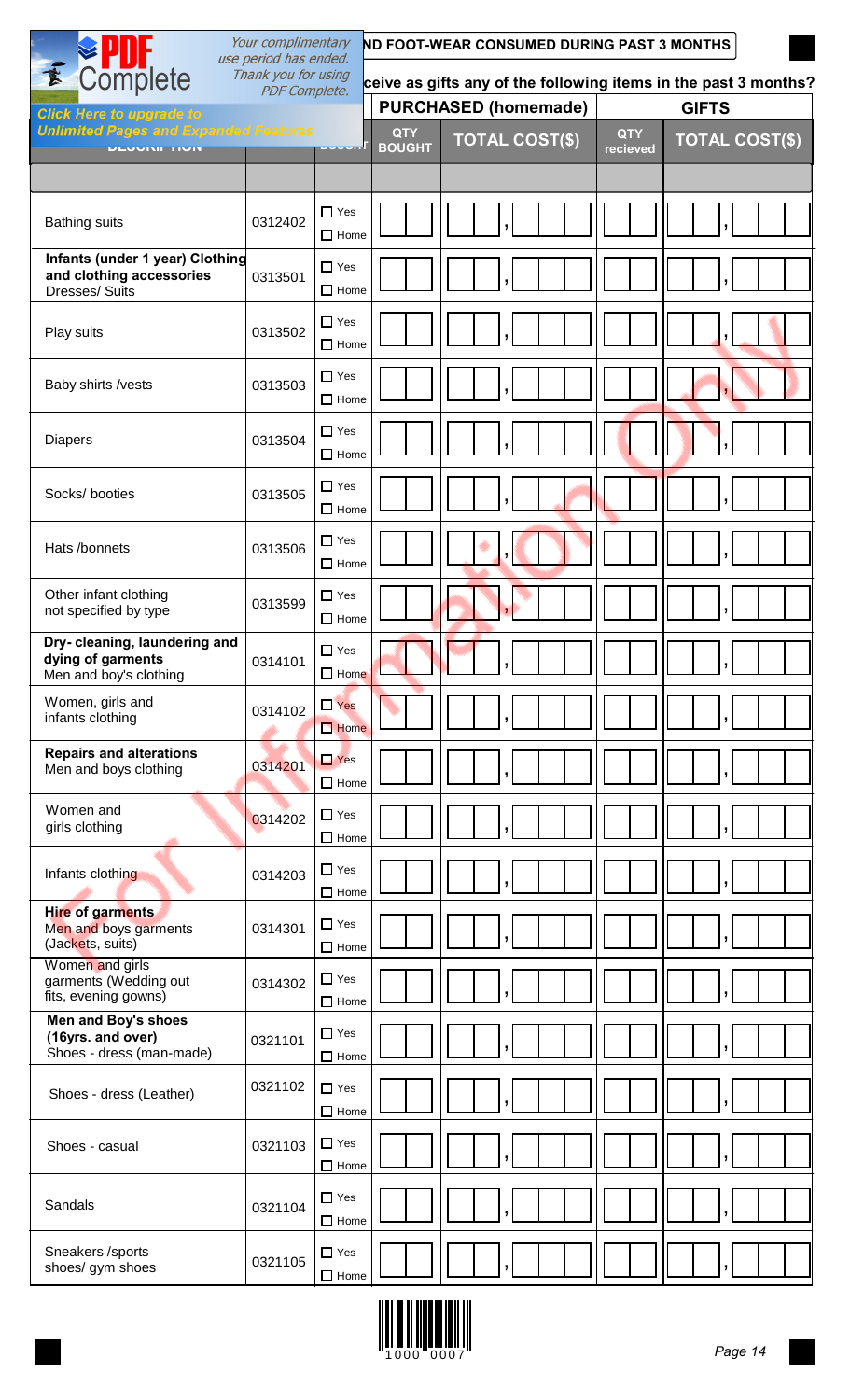| Your complimentary<br>use period has ended.                         | ND FOOT-WEAR CONSUMED DURING PAST 3 MONTHS  |                           |                             |                             |                                                                |                       |  |
|---------------------------------------------------------------------|---------------------------------------------|---------------------------|-----------------------------|-----------------------------|----------------------------------------------------------------|-----------------------|--|
| Complete                                                            | Thank you for using<br><b>PDF Complete.</b> |                           |                             |                             | aive as gifts any of the following items in the past 3 months? |                       |  |
| <b>Click Here to upgrade to</b>                                     |                                             |                           |                             | <b>PURCHASED (homemade)</b> |                                                                | <b>GIFTS</b>          |  |
| <b>Unlimited Pages and Expanded Features</b><br><b>UESURIPTIUN</b>  |                                             | <b>BUUGHT</b>             | <b>QTY</b><br><b>BOUGHT</b> | <b>TOTAL COST(\$)</b>       | <b>QTY</b><br>recieved                                         | <b>TOTAL COST(\$)</b> |  |
|                                                                     |                                             |                           |                             |                             |                                                                |                       |  |
| Boots -work                                                         |                                             | $\Box$ Yes                |                             |                             |                                                                |                       |  |
|                                                                     | 0321106                                     | $\Box$ Home               |                             |                             |                                                                |                       |  |
| Boots-casual                                                        | 0321107                                     | $\Box$ Yes<br>$\Box$ Home |                             |                             |                                                                |                       |  |
| Slippers - house                                                    | 0321108                                     | $\Box$ Yes<br>$\Box$ Home |                             |                             |                                                                |                       |  |
| Women and girls (16 years<br>and over)<br>Shoes -dress (man - made) | 0321201                                     | $\Box$ Yes<br>$\Box$ Home |                             |                             |                                                                |                       |  |
| Shoes -dress (Leather)                                              | 0321202                                     | $\Box$ Yes<br>$\Box$ Home |                             |                             |                                                                |                       |  |
| Shoes -casual                                                       | 0321203                                     | $\Box$ Yes<br>$\Box$ Home |                             |                             |                                                                |                       |  |
| Sandals                                                             | 0321204                                     | $\Box$ Yes<br>$\Box$ Home |                             |                             |                                                                |                       |  |
| Sneakers/ sports shoes<br>/gym shoes                                | 0321205                                     | $\Box$ Yes<br>$\Box$ Home |                             |                             |                                                                |                       |  |
| <b>Boots</b>                                                        | 0321206                                     | $\Box$ Yes<br>$\Box$ Home |                             |                             |                                                                | J                     |  |
| Slippers- fashion                                                   | 0321207                                     | $\Box$ Yes<br>$\Box$ Home |                             |                             |                                                                |                       |  |
| Slippers- house                                                     | 0321208                                     | $\Box$ Yes<br>$\Box$ Home |                             |                             |                                                                |                       |  |
| Infants and children (up to 16<br>years)<br>Shoes -school           | 0321301                                     | $\Box$ Yes<br>$\Box$ Home |                             |                             |                                                                |                       |  |
| Shoes -dress                                                        | 0321302                                     | $\Box$ Yes<br>$\Box$ Home |                             |                             |                                                                |                       |  |
| <b>Sandals</b>                                                      | 0321303                                     | $\Box$ Yes<br>$\Box$ Home |                             |                             |                                                                |                       |  |
| Sneakers /<br>Sports shoes                                          | 0321304                                     | $\Box$ Yes<br>$\Box$ Home |                             |                             |                                                                |                       |  |
| Shoes -fashion                                                      | 0321305                                     | $\Box$ Yes<br>$\Box$ Home |                             |                             |                                                                |                       |  |
| Slippers - house                                                    | 0321306                                     | $\Box$ Yes<br>$\Box$ Home |                             | $\overline{\phantom{a}}$    |                                                                | ,                     |  |
| <b>Shoe Repair</b><br>Men and boys shoe<br>repair                   | 0322101                                     | $\Box$ Yes<br>$\Box$ Home |                             | J                           |                                                                | y                     |  |
| Women and girls shoe<br>repair                                      | 0322201                                     | $\Box$ Yes<br>$\Box$ Home |                             |                             |                                                                |                       |  |

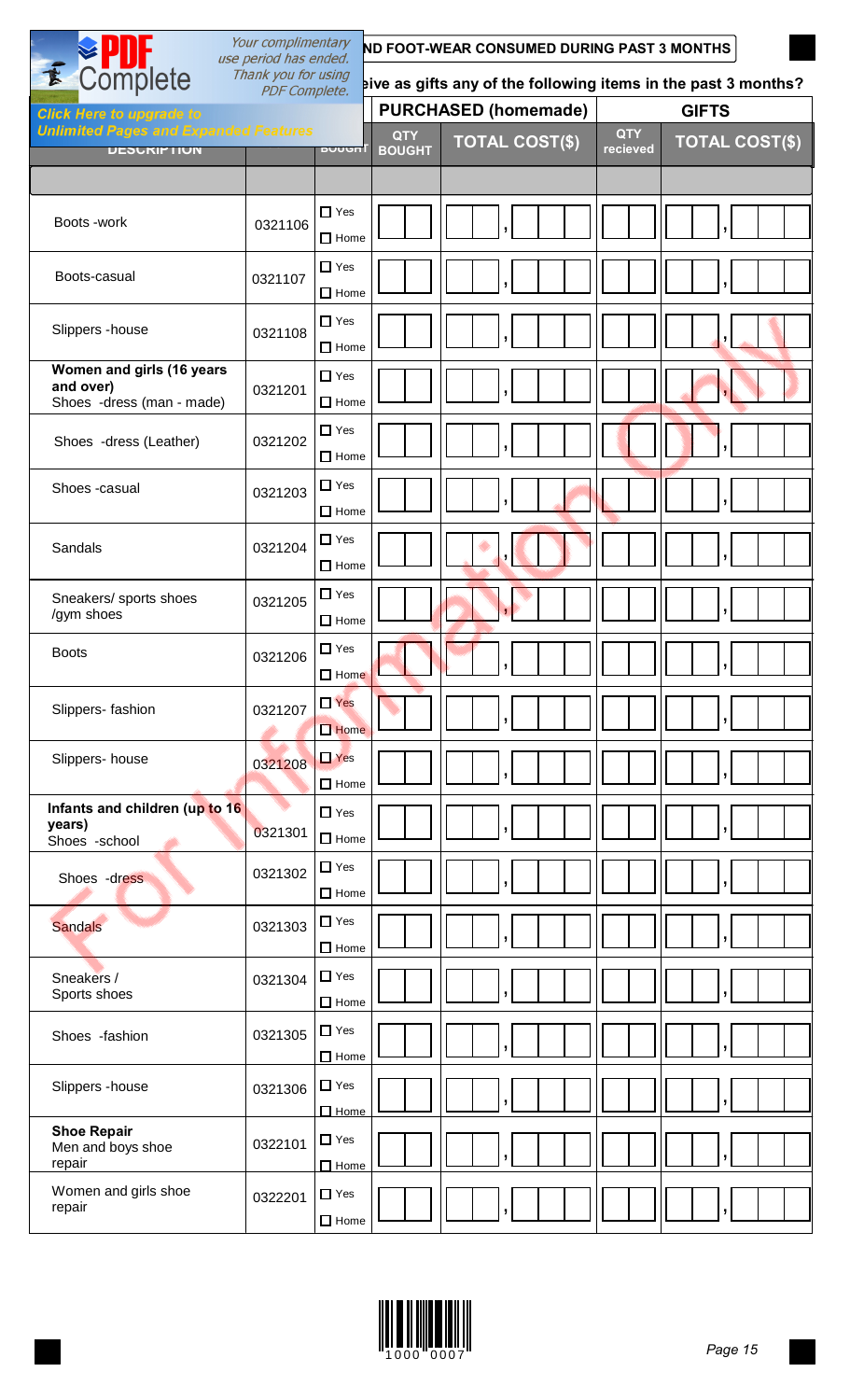| Your complimentary<br>E Complete<br>use period has ended.<br>Thank you for using | <b>DN 9 - OTHER EXPENSES</b><br>te value, Include Quantity where requested) |                            |                        |                                             |
|----------------------------------------------------------------------------------|-----------------------------------------------------------------------------|----------------------------|------------------------|---------------------------------------------|
| <b>PDF Complete.</b>                                                             | any of the following in the past 3 months?                                  |                            |                        |                                             |
| <b>Click Here to upgrade to</b><br><b>Unlimited Pages and Expanded Features</b>  | <b>CODE</b>                                                                 | (Y/N)                      | <b>QUANTITY</b><br>NO. | <b>AMOUNT (\$)</b><br><b>SPENT 3 MONTHS</b> |
| Doctors Fees (Number of visits)                                                  | 0621101                                                                     | $\Box$ Yes<br>$\square$ No |                        |                                             |
| Dentist Fees (Number of visits)                                                  | 0622101                                                                     | $\Box$ Yes<br>$\Box$ No    |                        |                                             |
| <b>Child Delivery Fees</b>                                                       | 0621106                                                                     | $\Box$ Yes<br>$\Box$ No    |                        |                                             |
| Optician Fees                                                                    | 0621104                                                                     | $\Box$ Yes<br>$\Box$ No    |                        |                                             |
| Private hospital care (number of nights)                                         | 0630108                                                                     | $\Box$ Yes<br>$\Box$ No    |                        |                                             |
| Lab Tests and X-rays (number of lab test)                                        | 0623101                                                                     | $\Box$ Yes<br>$\Box$ No    |                        |                                             |
| Drugs for Hypertension                                                           | 0611102                                                                     | $\Box$ Yes<br>$\Box$ No    |                        |                                             |
| Drugs for Cancer                                                                 | 0611103                                                                     | $\Box$ Yes<br>$\square$ No |                        |                                             |
| Drugs for Diabetes                                                               | 0611104                                                                     | $\Box$ Yes<br>$\Box$ No    |                        |                                             |
| Drugs for Cold/Flu                                                               | 0611112                                                                     | $\Box$ Yes<br>$\Box$ No    |                        |                                             |
| Other Drugs and Prescriptions, Medical                                           | 0611199                                                                     | $\Box$ Yes<br>$\Box$ No    |                        | ,                                           |
| Spectacles, hearing aids, dentures, etc                                          | 0613101                                                                     | $\Box$ Yes<br>$\Box$ No    |                        |                                             |
| Health and Accident Insurance                                                    | 1253001                                                                     | $\Box$ Yes<br>$\Box$ No    |                        |                                             |
| <b>Other Medical Expenses</b>                                                    | 0623199                                                                     | $\Box$ Yes<br>$\Box$ No    |                        |                                             |
| <b>EDUCATIONAL EXPENSES</b>                                                      |                                                                             |                            |                        |                                             |
| Tuition - For pre-school/Day Care                                                | 1010101                                                                     | $\Box$ Yes<br>$\Box$ No    |                        |                                             |
| Tuition - Correspondence Courses (all levels)                                    | 1040202                                                                     | $\Box$ Yes<br>$\Box$ No    |                        |                                             |
| Lessons for Children Primary/Secondary                                           | 1050101                                                                     | $\Box$ Yes<br>$\Box$ No    |                        |                                             |
| Lessons/Night Classes for Adults                                                 | 1050102                                                                     | $\Box$ Yes<br>$\Box$ No    |                        |                                             |
| Tuition - Primary, Secondary School                                              | 1040101                                                                     | $\Box$ Yes<br>$\Box$ No    |                        |                                             |
| Tuition - Tertiary, University and Other                                         | 1040101                                                                     | $\Box$ Yes<br>$\Box$ No    |                        |                                             |
| Boarding and lodging                                                             | 1120101                                                                     | $\Box$ Yes<br>$\Box$ No    |                        |                                             |
| School and technical books                                                       | 0951101                                                                     | $\Box$ Yes<br>$\Box$ No    |                        |                                             |
| Exam fees                                                                        | 1040203                                                                     | $\Box$ Yes<br>$\Box$ No.   |                        | ,                                           |

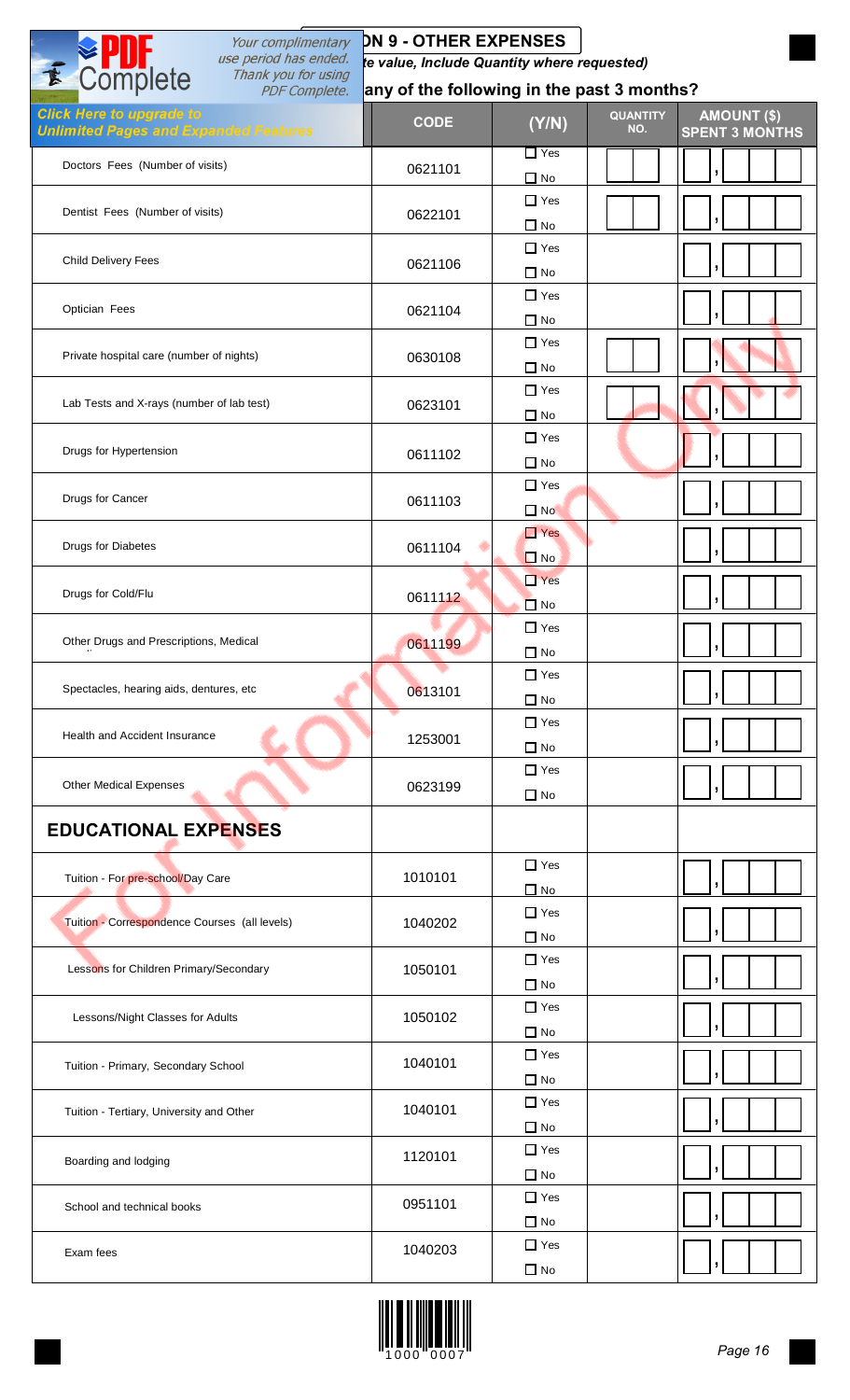| Your complimentary                                                              | <b>TION 9 - OTHER EXPENSES</b>               |                            |                                                                       |
|---------------------------------------------------------------------------------|----------------------------------------------|----------------------------|-----------------------------------------------------------------------|
| use period has ended.<br>Thank you for using                                    | ate value, Include Quantity where requested) |                            |                                                                       |
| E Complete<br><b>PDF Complete.</b>                                              |                                              |                            | on any of the following in the past 3 months?                         |
| <b>Click Here to upgrade to</b><br><b>Unlimited Pages and Expanded Features</b> | <b>CODE</b>                                  | (Y/N)                      | <b>QUANTITY</b><br><b>AMOUNT (\$)</b><br>NO.<br><b>SPENT 3 MONTHS</b> |
| EDUCATIONAL EXPENSES (CONTA)<br>Computer software and accessories               | 0913105                                      | $\Box$ Yes<br>$\Box$ No    |                                                                       |
| School Transportation fees                                                      |                                              | $\Box$ Yes                 |                                                                       |
| <b>School Meals</b>                                                             | 0737101                                      | $\Box$ No<br>$\Box$ Yes    |                                                                       |
|                                                                                 | 0119423                                      | $\Box$ No<br>$\Box$ Yes    |                                                                       |
| Other                                                                           | 1050101                                      | $\Box$ No                  |                                                                       |
| <b>ENTERTAINMENT EXPENSES</b><br>Carnival                                       | 0942105                                      | $\Box$ Yes<br>$\Box$ No    |                                                                       |
| Cinemas/video/DVD rentals/video clubs                                           | 0914101                                      | $\Box$ Yes<br>$\Box$ No    |                                                                       |
| Concerts, plays, fetes and other admissions                                     | 0942101                                      | $\Box$ Yes                 |                                                                       |
|                                                                                 |                                              | $\Box$ No<br>$\Box$ Yes    |                                                                       |
| Spectator sports, football, cricket                                             | 0941102                                      | $\square$ No<br>$\Box$ Yes |                                                                       |
| Night clubs, dances, parties                                                    | 0942104                                      | $\Box$ No<br>$\Box$ Yes    |                                                                       |
| Participant sports                                                              | 0942198                                      | $\Box$ No<br>$\Box$ Yes    |                                                                       |
| Dues, subscriptions and memberships                                             | 0942105                                      | $\Box$ No                  |                                                                       |
| Lottery games                                                                   | 1270104                                      | $\Box$ Yes<br>$\Box$ No    |                                                                       |
| Newspapers                                                                      | 0952101                                      | $\Box$ Yes<br>$\Box$ No    |                                                                       |
| Toys for Children                                                               | 0931100                                      | $\Box$ Yes<br>$\Box$ No    |                                                                       |
| Books, magazines<br>(non-technical and not for school)                          | 0952102                                      | $\Box$ Yes<br>$\Box$ No    |                                                                       |
| Other Entertainment, Hobby                                                      | 0942199                                      | $\Box$ Yes<br>$\Box$ No    |                                                                       |
| <b>TRANSPORTATION BY AIR</b>                                                    |                                              |                            |                                                                       |
| (for Quantity indicate number of visits)                                        |                                              |                            |                                                                       |
| Caribbean - St Marten                                                           | 0733101                                      | $\Box$ Yes<br>$\Box$ No    |                                                                       |
| Caribbean - Puerto Rico                                                         | 0733102                                      | $\Box$ Yes<br>$\Box$ No    |                                                                       |
| Caribbean - Other                                                               | 0733103                                      | $\Box$ Yes<br>$\Box$ No    |                                                                       |
| USA - New York, Miami, etc                                                      | 0733104                                      | $\Box$ Yes<br>$\Box$ No    |                                                                       |
| England - London, etc                                                           | 0733105                                      | $\Box$ Yes<br>$\Box$ No    |                                                                       |
| Other Foreign Travel by Air                                                     | 0733106                                      | $\Box$ Yes<br>$\Box$ No    |                                                                       |

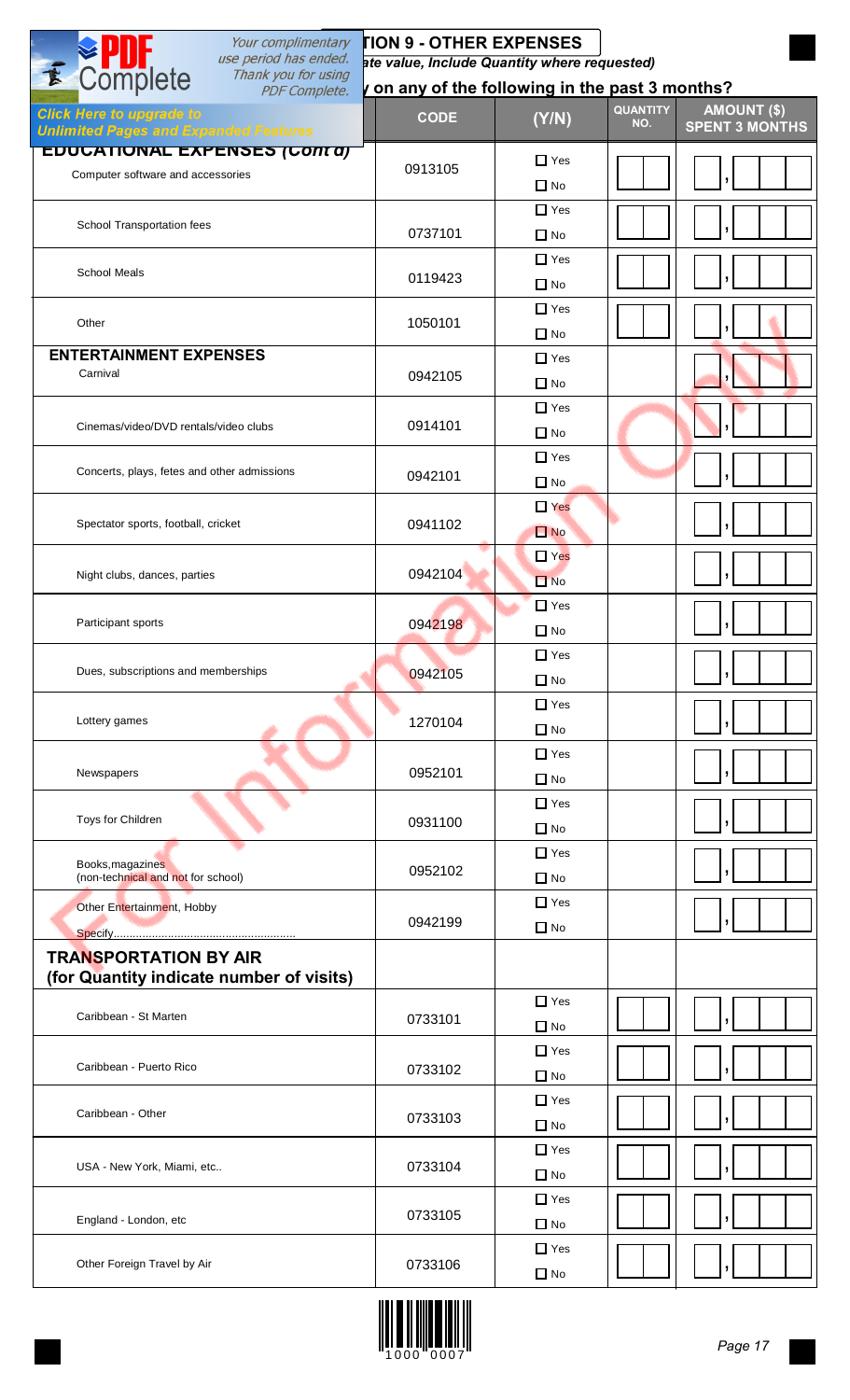| Your complimentary<br>use period has ended.                                                             | <b>DN 9 - OTHER EXPENSES</b> |                                 |                                                  |  |
|---------------------------------------------------------------------------------------------------------|------------------------------|---------------------------------|--------------------------------------------------|--|
| E Complete<br>Thank you for using                                                                       |                              |                                 | ey on any of the following in the past 3 months? |  |
| <b>PDF Complete.</b><br><b>Click Here to upgrade to</b><br><b>Unlimited Pages and Expanded Features</b> | <b>CODE</b>                  | <b>QUANTITY</b><br>(Y/N)<br>NO. | <b>AMOUNT (\$)</b><br><b>SPENT 3 MONTHS</b>      |  |
| <b>TRANSPORTATION BY BOAT</b><br>(for Quantity indicate number of trips)                                |                              |                                 |                                                  |  |
| Inter-Island                                                                                            | 0734101                      | $\Box$ Yes<br>$\Box$ No         |                                                  |  |
| Other (statia, St marten etc.)                                                                          | 0734102                      | $\Box$ Yes<br>$\Box$ No         |                                                  |  |
| PERSONAL AND OTHER EXPENSES                                                                             |                              |                                 |                                                  |  |
| Taxi Transportation                                                                                     | 0732400                      | $\Box$ Yes<br>$\Box$ No         |                                                  |  |
| <b>Bus Transportation</b>                                                                               | 0732100                      | $\Box$ Yes<br>$\Box$ No         |                                                  |  |
| Weddings                                                                                                | 1270103                      | $\Box$ Yes<br>$\Box$ No         |                                                  |  |
| Legal and accounting expenses<br>(non-business)                                                         | 1270101                      | $\Box$ Yes<br>$\Box$ No         |                                                  |  |
| Funerals                                                                                                | 1270102                      | $\Box$ Yes<br>$\Box$ No         |                                                  |  |
| Local accommodation expenses                                                                            | 1120104                      | $\Box$ Yes<br>$\Box$ No         |                                                  |  |
| Barbershop                                                                                              | 1211201                      | $\Box$ Yes<br>$\Box$ No         | $\mathbf{r}$                                     |  |
| Hairdresser                                                                                             | 1211101                      | $\Box$ Yes<br>$\Box$ No         |                                                  |  |
| Beauty Salon (manicures, pedicures, facials etc)                                                        | 1211102                      | $\Box$ Yes<br>$\Box$ No         |                                                  |  |
| Laundry/Dry cleaners                                                                                    | 0562205                      | $\Box$ Yes<br>$\Box$ No         |                                                  |  |
| Photo studios                                                                                           | 0942106                      | $\Box$ Yes<br>$\Box$ No         |                                                  |  |
| <b>Driving Lessons</b>                                                                                  | 0724301                      | $\Box$ Yes<br>$\Box$ No         |                                                  |  |
| Other personal services                                                                                 | 1211300                      | $\Box$ Yes<br>$\Box$ No         |                                                  |  |
| Other travelling expenses                                                                               | 0738102                      | $\Box$ Yes<br>$\Box$ No         |                                                  |  |

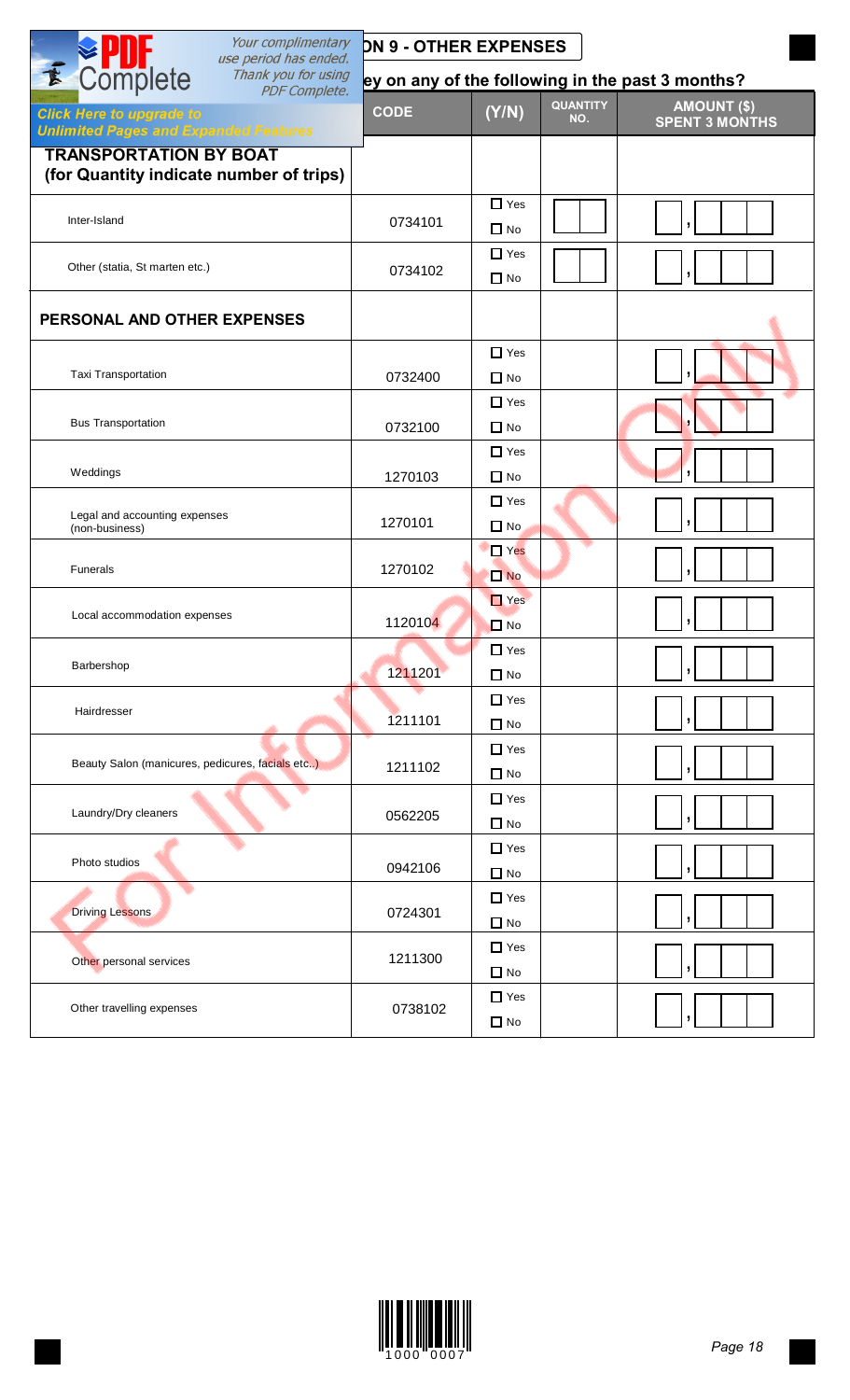| Your complimentary                                                                                      |             |                               |                                             |                          |
|---------------------------------------------------------------------------------------------------------|-------------|-------------------------------|---------------------------------------------|--------------------------|
| E Complete<br>use period has ended.<br>Thank you for using                                              |             |                               | d money on any of the following last month? |                          |
| <b>PDF</b> Complete.<br><b>Click Here to upgrade to</b><br><b>Unlimited Pages and Expanded Features</b> | <b>CODE</b> | (Y/N)                         |                                             | <b>AMOUNT (\$)</b>       |
| <b>Income Taxes</b>                                                                                     | 2010001     | $\Box$ Yes<br>$\Box$ No       |                                             |                          |
| Other taxes, duties, fees and other compulsory charges                                                  | 2010002     | $\Box$ Yes                    |                                             |                          |
| e.g. Customs duties, departure tax, stamp duty etc.                                                     |             | $\square$ No                  |                                             |                          |
| Life insurance premium                                                                                  | 1251001     | $\Box$ Yes<br>$\Box$ No       |                                             |                          |
| Annuities                                                                                               | 2020001     | $\Box$ Yes<br>$\Box$ No       |                                             | $\overline{ }$           |
| Interest on consumer loans                                                                              | 2020002     | $\Box$ Yes<br>$\square$ No    |                                             | $\overline{\phantom{a}}$ |
| <b>Credit Card Payments</b>                                                                             | 2020003     | $\Box$ Yes<br>$\Box$ No       |                                             |                          |
| Hire-purchase installments                                                                              | 2020004     | $\Box$ Yes<br>$\Box$ No       |                                             |                          |
| Gifts (Cash and financial)                                                                              | 2030001     | $\Box$ Yes<br>$\Box$ No       |                                             |                          |
| <b>Allowances to children</b>                                                                           | 2040001     | $\Box$ Yes<br>$\square$ No    |                                             |                          |
| Alimony/Child maintenance                                                                               | 2040002     | $\Box$ Yes<br>$\square$ No    |                                             |                          |
| Remittance sent to persons abroad                                                                       | 2030002     | $\Box$ Yes<br>$\Box$ No       |                                             | J                        |
| Donations and charities                                                                                 | 2040003     | $\Box$ Yes<br>$\Box$ No       |                                             | У.                       |
| Subscriptions and contributions to trade unions<br>and other organizations                              | 2050001     | $\Box$ Yes<br>$\Box$ No       |                                             | $\mathbf{I}$             |
| Loans given out                                                                                         | 2060001     | $\Box$ Yes<br>$\Box$ No       |                                             |                          |
| <b>Social Security Payments/Social Services Levy</b>                                                    | 1255102     | $\Box$ Yes<br>$\Box$ No       |                                             |                          |
| Other Non Consumption Expenditure                                                                       | 2060099     | $\Box$ Yes<br>$\n  0\n  No\n$ |                                             |                          |
|                                                                                                         |             |                               |                                             |                          |
| DISBURSEMENTS OTHER THAN CONSUMPTION EXPENDITURES LAST TWELVE MONTHS                                    |             |                               |                                             |                          |
| Partnerhand                                                                                             | 2110001     | $\Box$ Yes<br>$\Box$ No       |                                             |                          |
| <b>Credit Union Shares</b>                                                                              | 2110002     | $\Box$ Yes<br>$\Box$ No       |                                             |                          |
| <b>Bank Deposits</b>                                                                                    | 2110003     | $\Box$ Yes<br>$\square$ No    |                                             |                          |
| Treasury Bills / Government Bonds                                                                       | 2120001     | $\Box$ Yes<br>$\Box$ No       |                                             |                          |
| Stocks and shares in local companies                                                                    | 2120002     | $\Box$ Yes<br>$\Box$ No       |                                             |                          |
| Stocks and shares in foreign companies                                                                  | 2120003     | $\Box$ Yes<br>$\Box$ No       |                                             |                          |
| Investment in real estate (Land)                                                                        | 2130001     | $\Box$ Yes<br>$\Box$ No       |                                             | ŋ                        |
| <b>Other Disbursements</b>                                                                              | 2130099     | $\Box$ Yes<br>$\Box$ No       |                                             |                          |